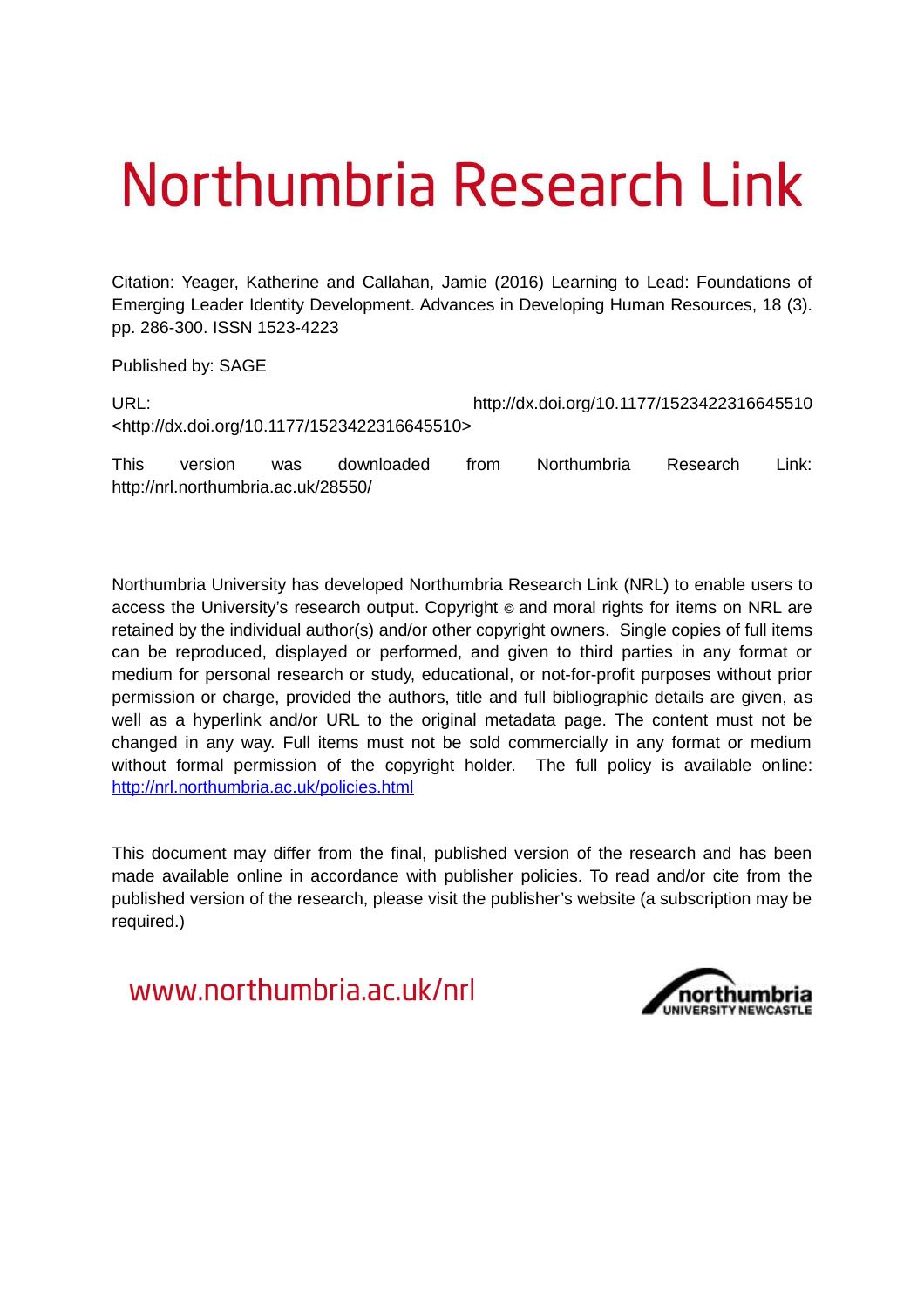Learning to Lead: Foundations of Emerging Leader Identity Development

Katherine L. Yeager

Texas A&M University

Jamie L. Callahan

Drexel University

Corresponding author: Katherine L. Yeager, 209 Trailwood Circle, Lufkin, TX 75904 Email: yeagerkl@hotmail.com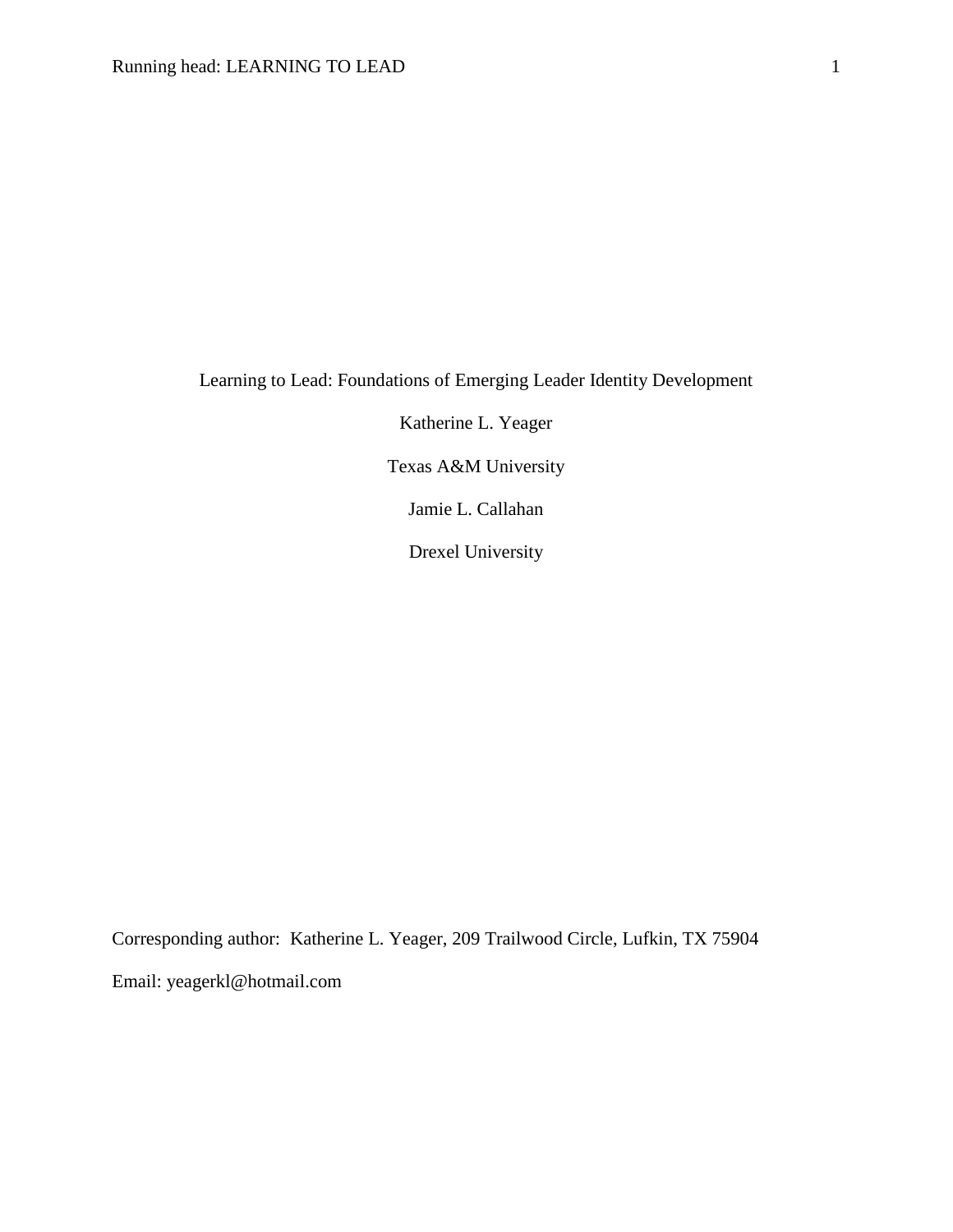# **Abstract**

**The Problem.** Organizations face several challenges that stand poised to place a significant strain on the availability of qualified leaders. Flatter organization structures, the use of more teams, and impending retirements of the Baby Boomer generation mean that the field of HRD must be prepared to help organizations develop the next generation of leaders. Scholars and practitioners must ensure that leader development initiatives will effectively prepare the forthcoming leaders from amongst young adults.

**The Solution.** The focus of this study was to develop an understanding of how leadership experiences shape leader identity development. We offer a model that explains the dynamic, interactive process of leader identity development. Specifically, this model identifies the importance of relationships, leading by example, authenticity, and the motivation to lead for young adults.

**The Stakeholders.** HRD scholars and practitioners may use the findings in this study to target developmental initiatives for future leaders.

#### **Keywords**

Millennial generation, leader identity, leader development, young adults, adolescent leadership development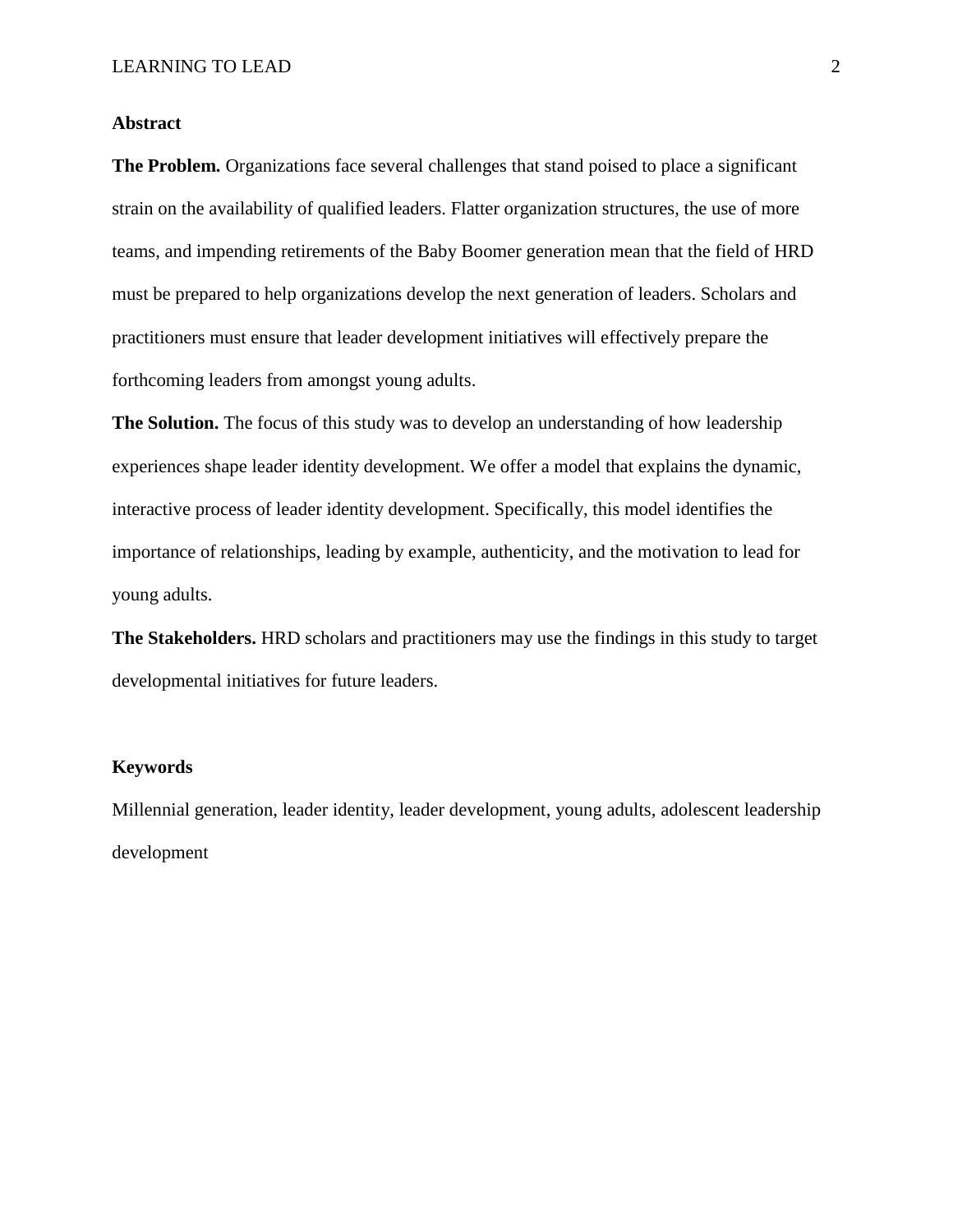Learning to Lead: Foundations of Leader Identity Development

Organizations are faced with several challenges that exacerbate the need to develop the next generation of leaders (Avolio & Vogelgesang, 2011). Flatter organizational structures, task migration, and a move to the use of more teams in the workplace create the need for leaders at all levels within the organization (Avolio & Vogelgesang, 2011; Day, Harrison, & Halpin, 2009). Further, in the current climate, changes in population demographics mean that the impending retirements of millions of Baby Boomers and declining birthrates in industrialized nations are projected to leave organizations with shortages of skilled workers (Avolio & Vogelgesang, 2011; Byham, 1999). A waning supply of talented workers will threaten the very existence of some organizations (Eversole, Venneberg, & Crowder, 2012). Recognizing these pressures, Heifetz (2006) issued an urgent call for scholars and practitioners to give thoughtful consideration to the preparation of young leaders to face the challenges of the complex world.

Acknowledging the importance of developing a qualified workforce, Hill, Kuchinke, and Zinser (2013) argued that  $21<sup>st</sup>$  Century HRD professionals must consider how employee development begins before individuals enter the workforce in order to effectively address the shortages facing some professions. In some instances, employers rely on a candidate's early leadership experiences when making hiring decisions (van Linden & Fertman, 1998). Similarly, some employers expect that recent college graduates will possess certain leader characteristics such as interpersonal skills, drive, and adaptability upon arrival at the organization (Eisner, 2010). Taking a broader view of early factors and contexts that contribute to the development of a leader's identity is under explored and may provide insight into how to improve leader effectiveness and meet employer expectations (Murphy & Johnson, 2011; Nicholson & Carroll, 2013).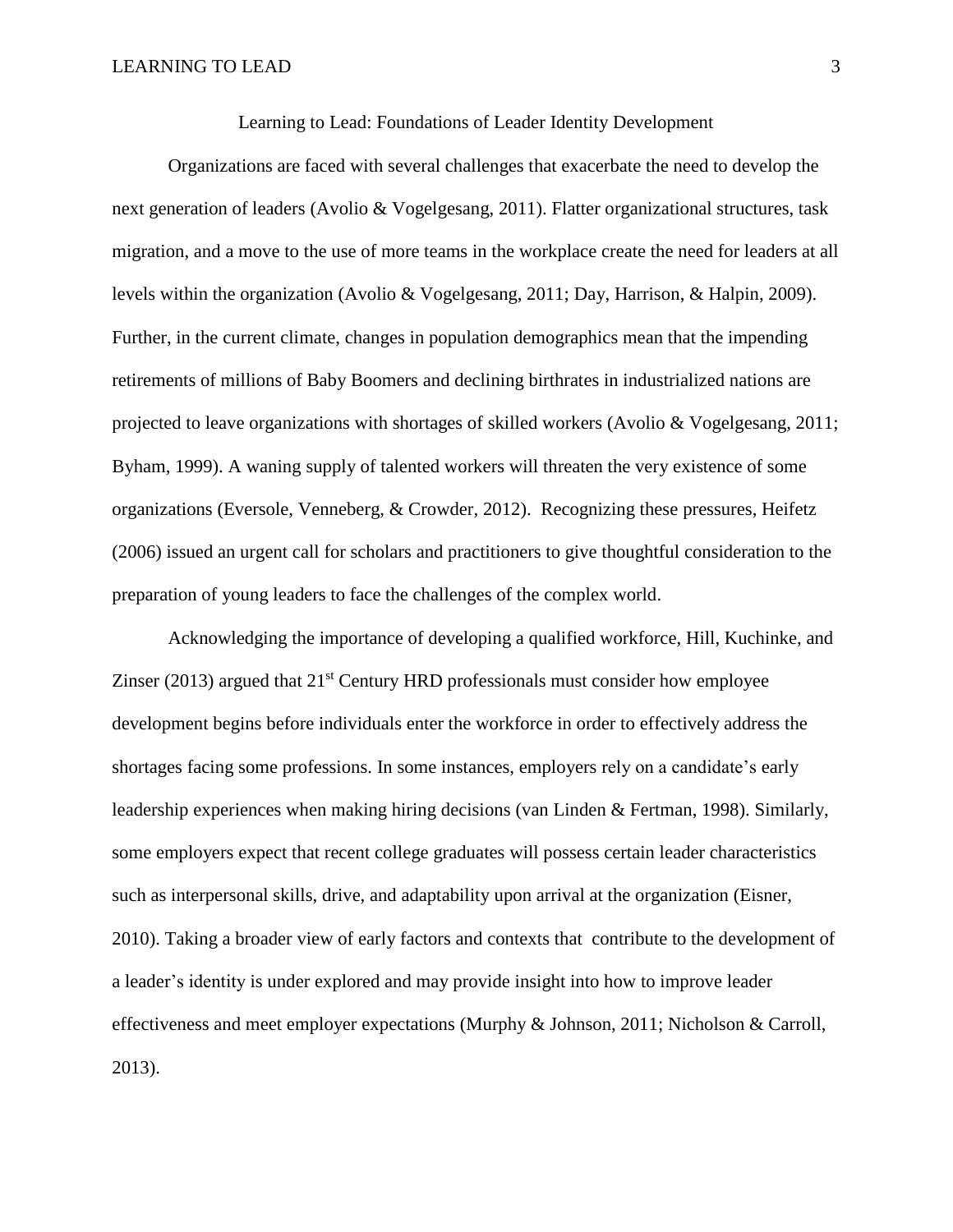#### **Problem Statement**

Models of leader development exist within HRD literature but do not address identity development associated with early practice of leadership. The purpose of this study was to explore developmental experiences of young adult leaders to understand how experiences shaped the foundational leader identities of the participants. Specifically, how does participation in leadership positions within different venues of practice shape the leader identity development of future organizational leaders?

#### **Literature Review**

Of particular salience to HRD professionals, Avolio and Vogelgesang (2011) note that most developmental activities begin too late in life to make an optimal difference in a leader's behavior. . Murphy and Johnson (2011) suggest a lifespan view of leader development where the interaction of early learning experiences associated with education, sports, and practice are foundational to the developmental process of the leader. This foundational premise guides our exploration of the construct of leader identity development. The young adult leaders in this study practiced leadership within multiple venues and contexts during the participants' senior years of high school, at an employable age when the work of HRD and workforce development professionals overlap. Thus, the conceptual framework that guided this study includes literature on leadership and leadership identity development.

#### **Leader and Leadership Development**

Leadership is a process that involves the influence of individuals within a group context in order to achieve some goal (Northouse, 2016). The phenomenon of leadership has typically been identified as a trainable set of skills or abilities that are displayed during interactions by leaders who practice influencing followers to achieve some type of goal (Day, 2001). This study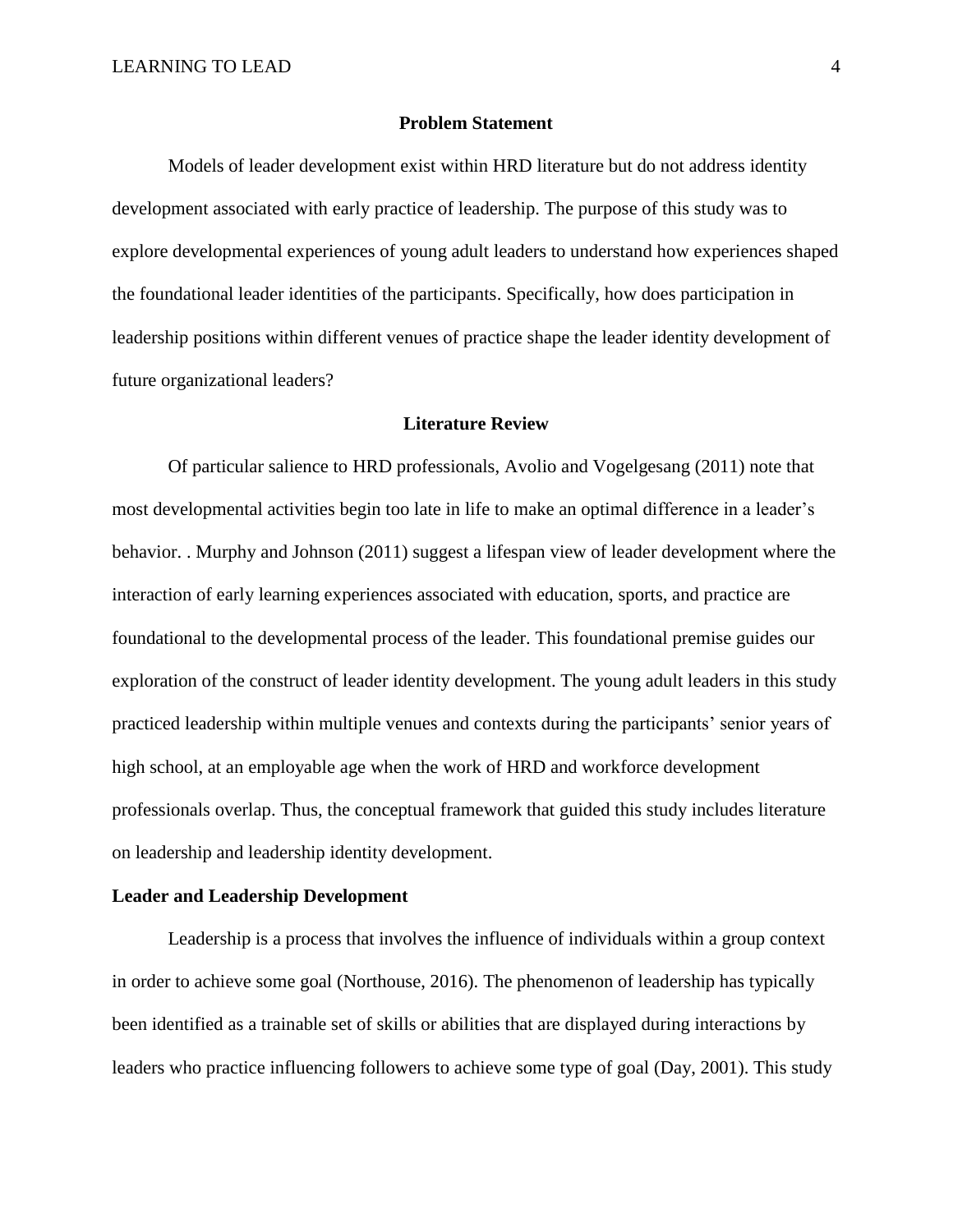examines the emergence of a leader's identity within both the context of the development of selfawareness of the individual leader and the building of interpersonal competencies including developing trust, practicing empathy, managing conflict, and team building associated with leadership development (Day, 2001). Because an individual's self-awareness as a leader is said to emerge from personal histories and trigger events that challenge personal development and growth (Gardner, Avolio, Luthans, May, & Walumbwa, 2005), exploring the early experiences of young leaders may increase the understanding of how leader identity develops as leader experiences at an early age may shape future leader development.

**Learning across the lifespan.** Leader development occurs at all stages of life and refers to "a continuous learning process that spans an entire lifetime; where knowledge and experience builds and allows for even more advanced learning and growth" (Brungardt, 1997, p. 83). A lifespan view of human development assumes that the individual changes across time as the individual is embedded in and is actively engaged with multiple contexts (Lerner, 1991). Leader development from a lifespan perspective implies an ongoing, lifelong process which begins in childhood and continues through adulthood, occurring through life experiences as leader identities are forged (Day et al., 2009).

**Relational influences.** Theories (i.e., transformational leadership) that view leadership as a reciprocal endeavor suggested that leadership emerges from the interaction between leaders and followers, making relational influences important to the leader development process (Northouse, 2016). Consequently, relationships formed through situational experiences in different contexts over the course of one's life have enduring consequences that influence later life transitions and behaviors (Elder, 1998). For example, the development of leaders within the context of the family can be explained through the use of a social learning framework as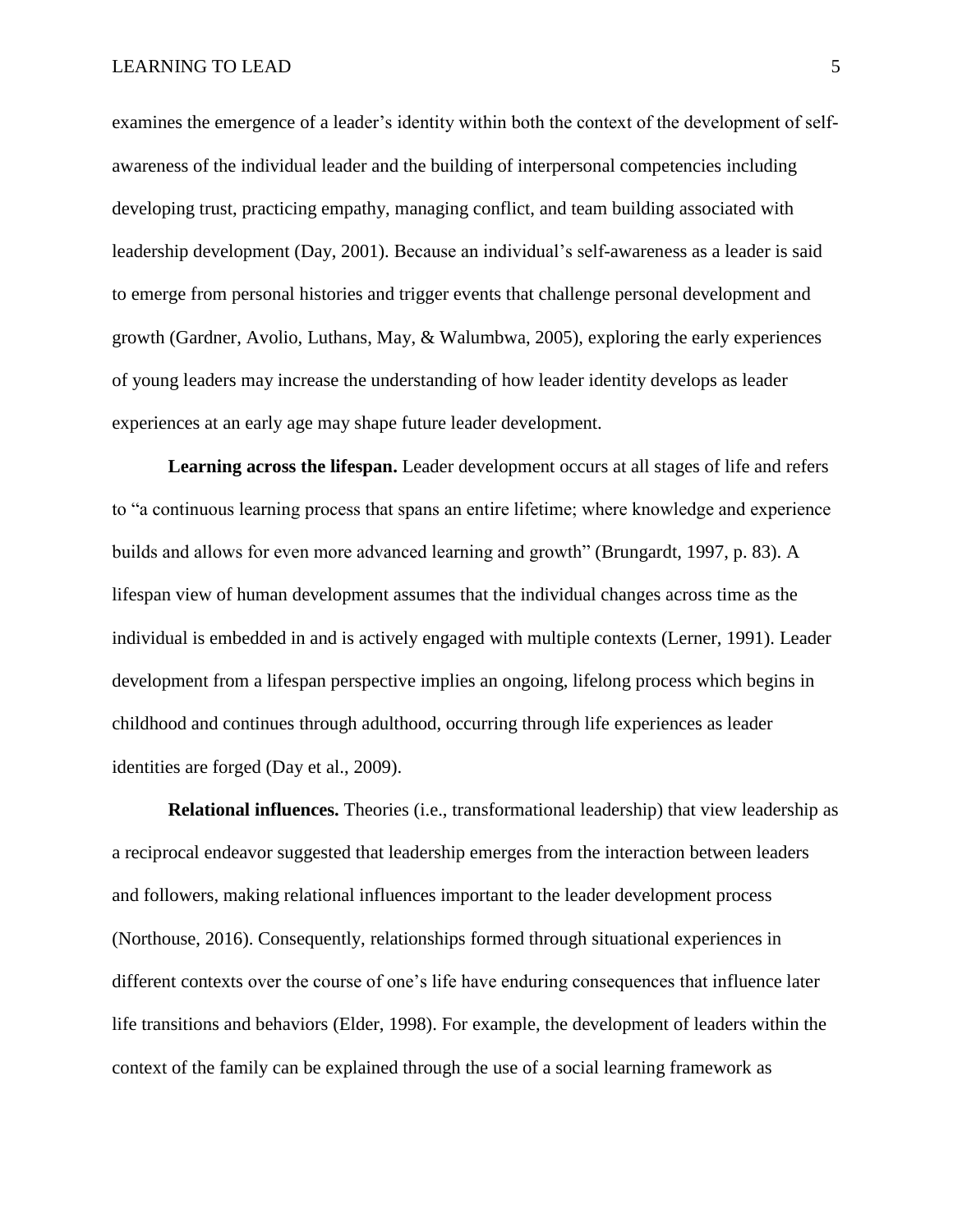adolescents have been found to model attributes of parental transformational leadership style with peers (Zacharatos, Barling, & Kelloway, 2000). Early social training, positive family behavioral models, and supporters influence in children the development of self-confidence, reliability, assertiveness and the desire to seek leadership roles (Brungardt, 1997; Komives, Owen, Longerbeam, Mainella, & Osteen, 2005).

# **Leader Identity Development and Practice**

The literature suggested that leader development occurs over time through interactions with others in activities that provide the experiences which led to the formation of leader identity (Lord & Hall, 2005). In other words, the activities undertaken in the position of leader represent practice situations where the individual is able to internalize the identity of a leader as he or she gains leadership experience through interactions with others in the performance of the leadership role. Identity that develops through these experiences relates to how people view themselves as leaders and is cited as a precursor to leader development (Day et al., 2009).

Research supporting identity-based leader development proposed that identity is acquired through knowing (gaining new perspectives), doing (producing new behaviors), and being (development of a leader's self-concept) (Ibarra, Snook, & Ramo, 2010). Identity focuses on "the meanings comprising the self as an object, gives structure and content to self-concept, and anchors the self to social systems" (Gecas, 1982, p. 4). The individual's identity as a leader grows from experiences in roles where there are encounters with other people in different social contexts (Ibarra et al., 2010; Lord & Hall, 2005).

Identifying oneself as a leader is critical to the individual's continual development as a leader (Lord & Hall, 2005). Furthermore, the stronger the view that one holds of self as a leader, the more likely he or she will seek developmental experiences to strengthen his or her personal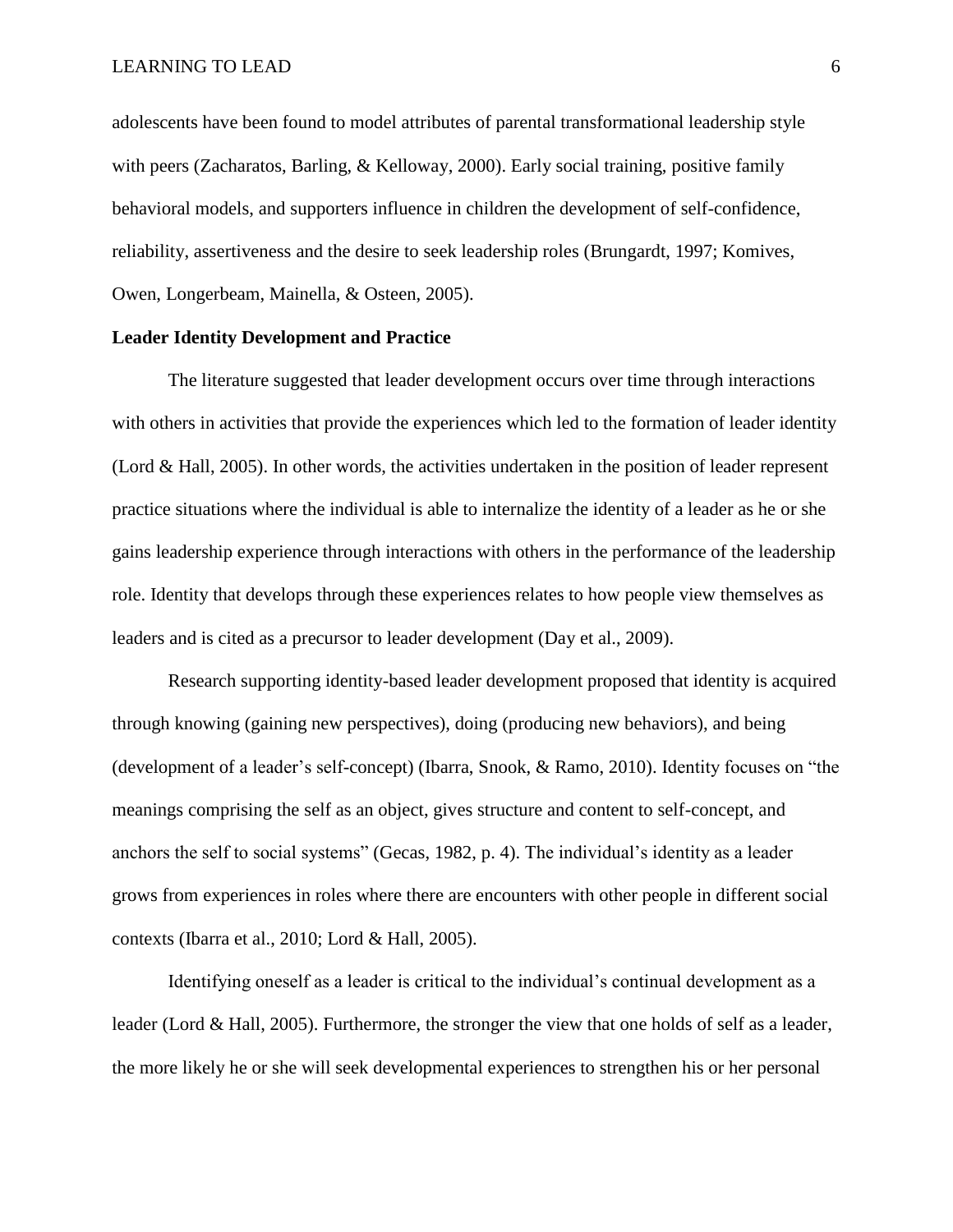foundation as a leader (Day & Harrison, 2007). This suggests that individuals who view themselves as leaders may eventually come to think like leaders (Ligon, Wallace, & Osburn, 2011). This identity as a leader guides a person's actions and aids the development of goals and objectives for the leader during times of practice (Fredricks et al., 2002).

## **Research Method**

We used phenomenology to explore the nature of the practice of leadership and to understand the lived experiences of the young adult participants. This approach enabled deeper insight and understanding into the essence of common experiences that occur in the lived human world (van Manen, 1990). Purposeful sampling was utilized to obtain the five female and five male eighteen to twenty year old participants from the eastern region of Texas who had held some type of leadership position during their senior years of high school (Table 1). This age range was selected so as to capture the meaning of the leadership experiences within close proximity to the period of participation.

A three-stage semi-structured interview protocol (Seidman, 2006) was utilized where the first interview captured the participant's experience in the practice setting. The second interview investigated the more in depth experience of being a leader within the context of practice. The third interview explored the meaning of the experience of the practice of leadership. Each interview was transcribed prior to the beginning of the next so as to ask clarifying questions of each participant.

#### **Emergent Themes**

Four central themes emerged that influenced the development of the leaders' identities. These themes included developing relationships with others, leading by example, developing leader authenticity, and being motivated to lead. For instance, participants encountered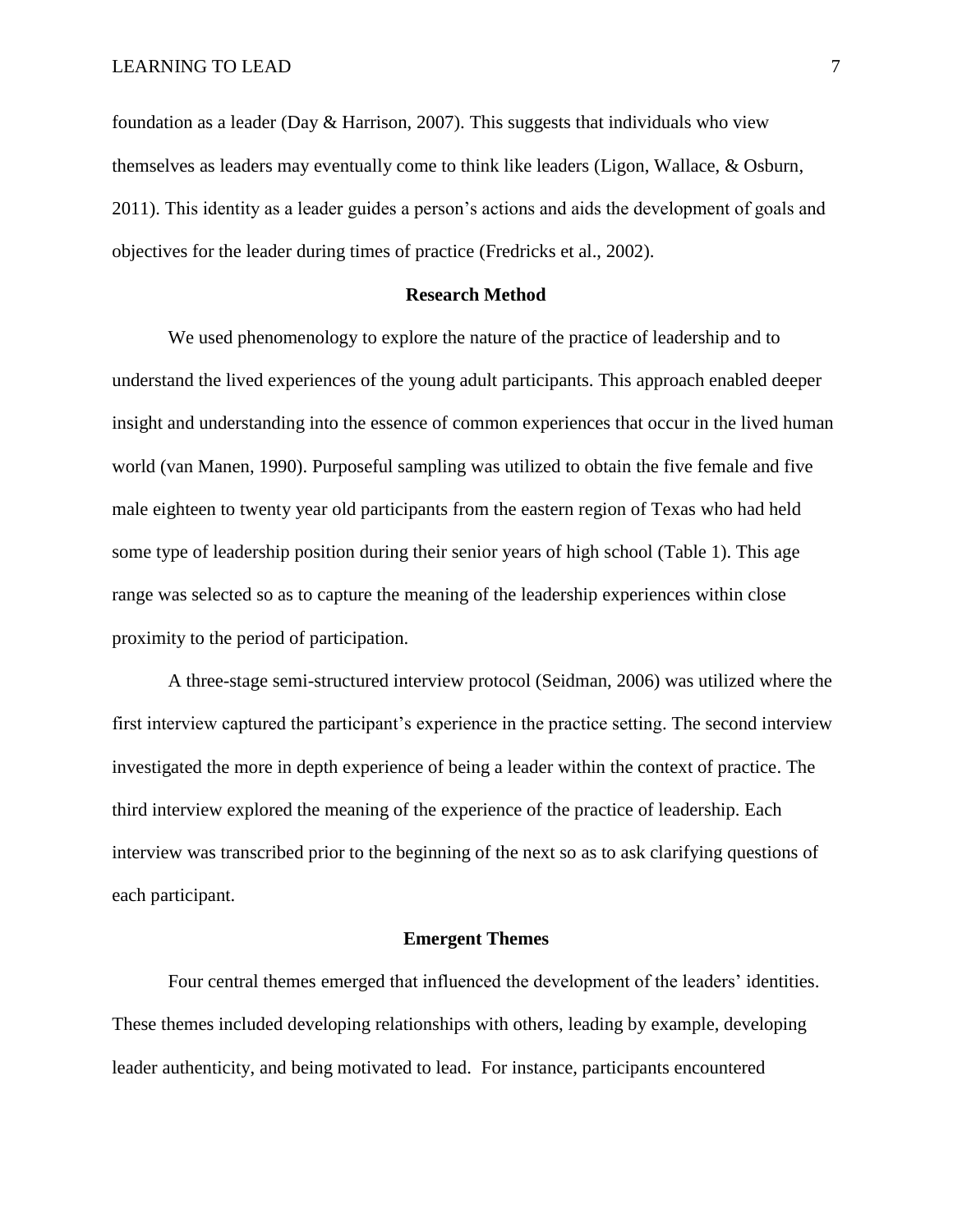relationships with others including authority figures, fellow peer/officers, and organization members. These relationships provided opportunities for affirmation and validation as leaders. Participants observed as they learned to lead others and led others by example. Leader authenticity emerged as participants mentioned dimensions of integrity, consistency of actions, trust, responsibility, accountability, respect, and fairness. The last theme reflects the role of motivation to lead from an internal drive as well as socially constructed perspective. The model in Figure 1 was developed to represent the meaning of the contextual experiences and emergence of leader identity.

## [INSERT FIGURE 1]

#### **Relationships**

Relationships reinforced the participants' identities as leaders. An initial change in identity occurred for the participants as they assumed the title and roles as leaders and subidentities were activated through the different social contexts (Day & Harrison, 2007). Three primary sources of relationships informed the development of the leader identities for the participants—authority figures, peers/fellow officers, and organization members.

**Authority figures.** While there were some negative experiences which caused stress and tension for the participant leaders, participants generally described very positive relationships with authority figures. The closeness of the relationships, which were characterized as friendships or familial relationships, contributed to the development of a high degree of trust between the participants and the authority figures. Through the experiences, the authority figures grew to trust the student leaders to fulfill their duties. As a result, the delegation of duties to the participants was based on the perception of the authority figure's view of the capabilities of their positional leaders (Northouse, 2016). The quality of the relationship with authority figures lends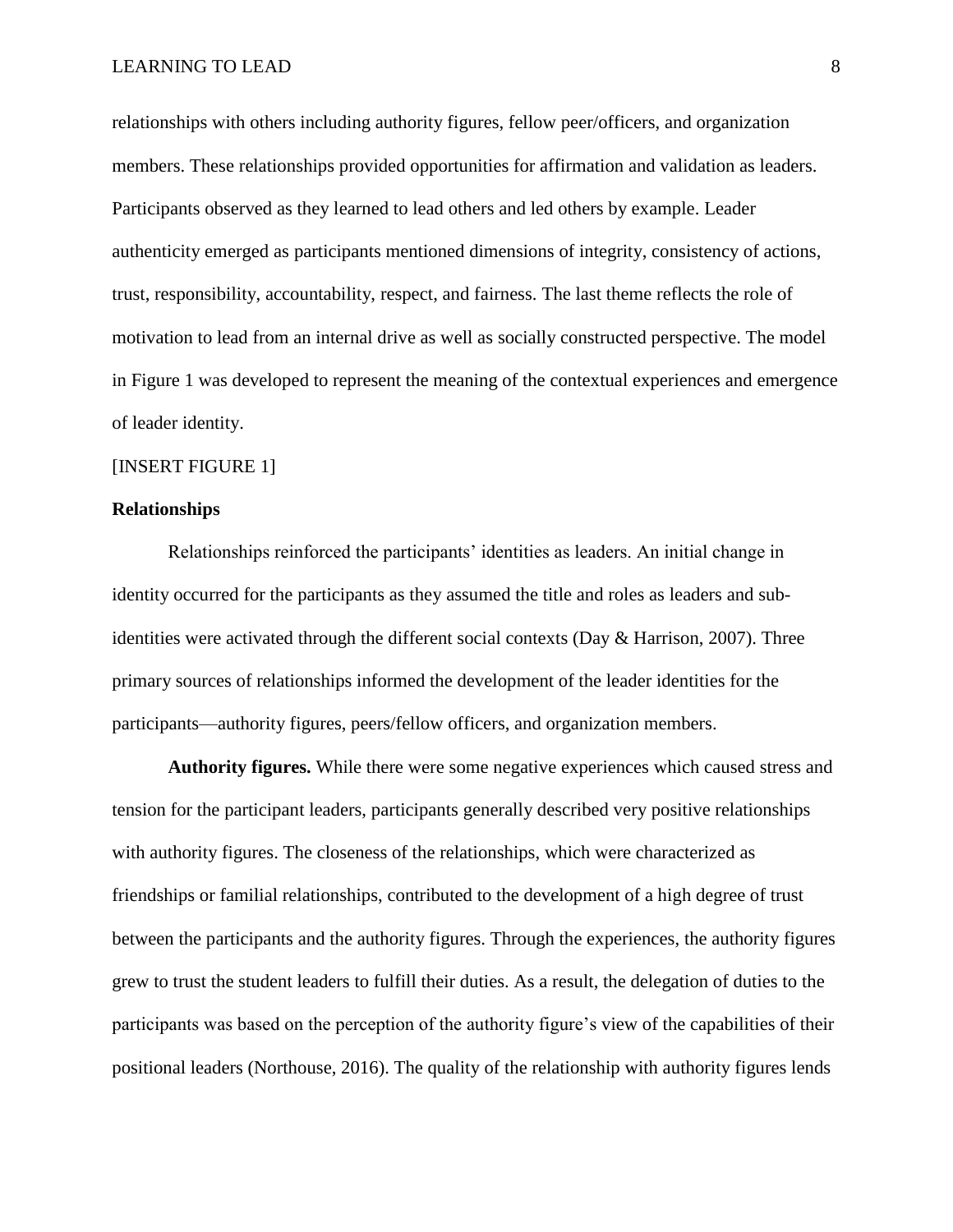understanding as to how participants might be validated in their leadership roles. Likewise, the quality of the dyadic relationship between the authority figure and participant leader was directly influenced by the young leader's competence and skill, trust of the authority figure, and the motivation on the part of the student leader to assume more responsibility (Liden & Graen, 1980).

For example, when Lyn's perception of support from the administrators changed, the quality of the dyadic relationship fell as Lyn lost trust in the actions of the authority figures. Lyn remained committed to the organization and was motivated to lead but the perceived lack of support introduced stress into the dynamic situation. On the other hand, Ava's relationship with the drill team director provides an example of a high quality relationship despite periods of difficulty when the director sometimes resorted to relying on the rules of authority and hierarchical structures to determine the outcome (Jago & Vroom, 1977). Similarly, Bob actively maintained a higher quality dyadic relationship with his coach, responding to the coach's indirect encouragement to become a leader. In Bob's words, his coach told him, "once you step up you're forever going to step up and it becomes your role in the team." The high-quality relationships produced a strong commitment to each other as well as mutual loyalty and commitment to achieve the goals of the organization (Dulebohn, Bommer, Liden, Brouer, & Ferris, 2012). These findings are consistent with those of studies surrounding the theory of leader-member exchange (LMX) where leaders choose the type of relationship to build with followers (Graen & Uhl-Bien, 1995).

**Peer/Officer relationships.** Peer relationships with fellow officers were important as the relationships gave participants the opportunity to work collaboratively with others to lead their teams. Because Beth was good friends with her co-drum major, she learned she could not "do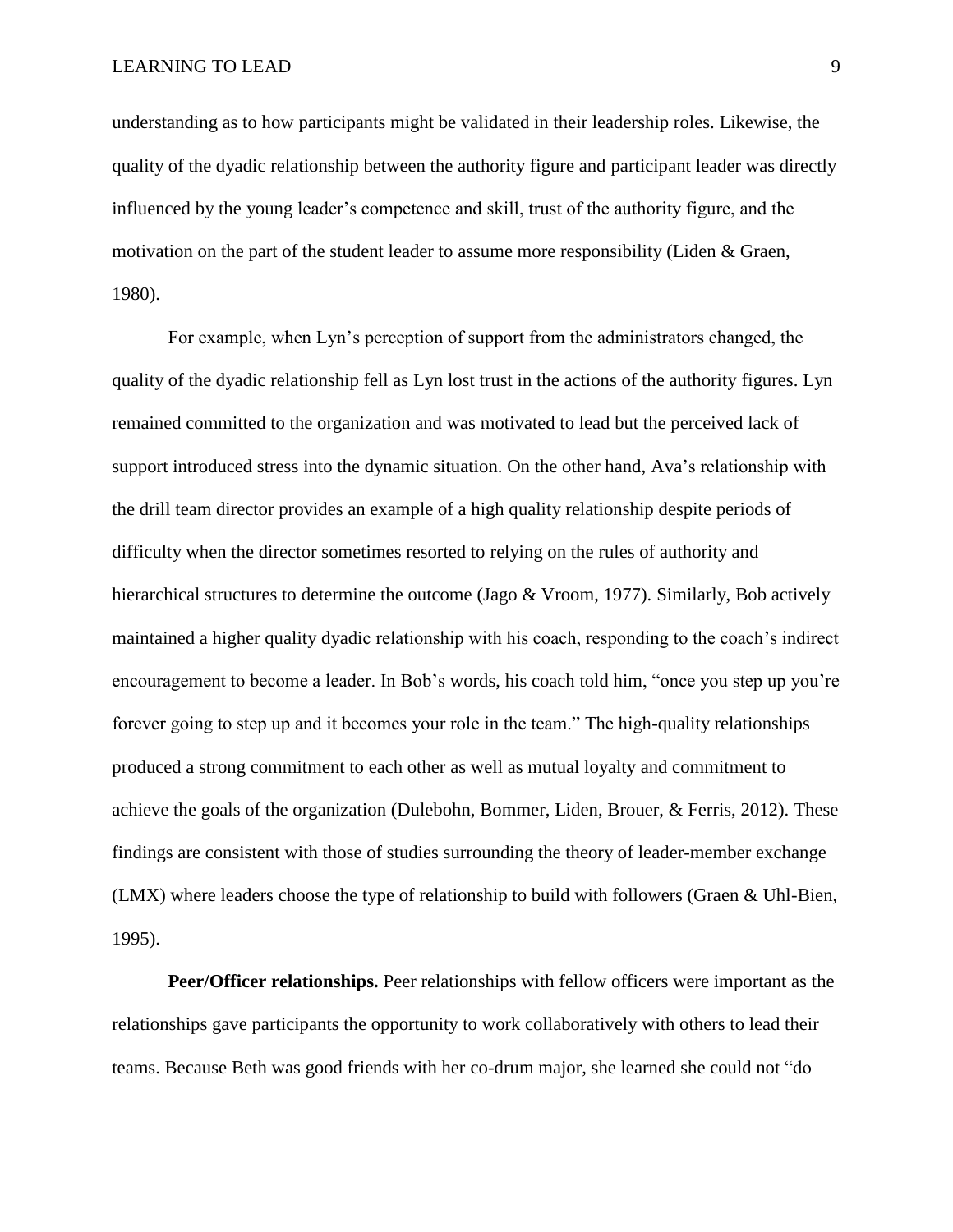everything by myself…it taught me how to work better with others and I don't have to do everything that other people actually can help you with stuff." McLaughlin (2000) argued that using collaboration skills can strengthen the organization's performance. The co-leaders of some of the organizations structured themselves and assumed roles based on their personalities while relying on each other to fulfill duties and achieve the goals of the organizations. Being able to work in a collaborative manner is important in light of the greater complexity that occurs in organizations today (Uhl-Bien, Marion, & McKelvey, 2007). Unfortunately, the foundation of the strong friendly relationships was not always enough to convince the leaders to relinquish control of the completion of projects, making it difficult for some participants to delegate responsibilities.

**Organization members.** Relationships with organization members gave the leaders the opportunity to develop interpersonal skills and connect emotionally with others (Riggio  $\&$  Lee, 2007). Some organization members resisted, which personally challenged the participants and provided opportunities for personal growth. Even though the leader's position of authority was supported by the director or coach, participants recounted difficulties leading friends or people of the same age. Chip indicated, "There were certain people in certain situations that you would get into that they decided they didn't really see you as the leader." The interpersonal skills developed through these relational experiences provide a foundation to help participants navigate future interactions with diverse groups of people (Larson et al., 2002).

#### **Leading by Example**

 The theme of leading by example was significant for participants as it was ultimately how the leaders learned to lead (leading from example) and then taught the next generation of leaders (leading by example). The role models participants emulated were older, experienced,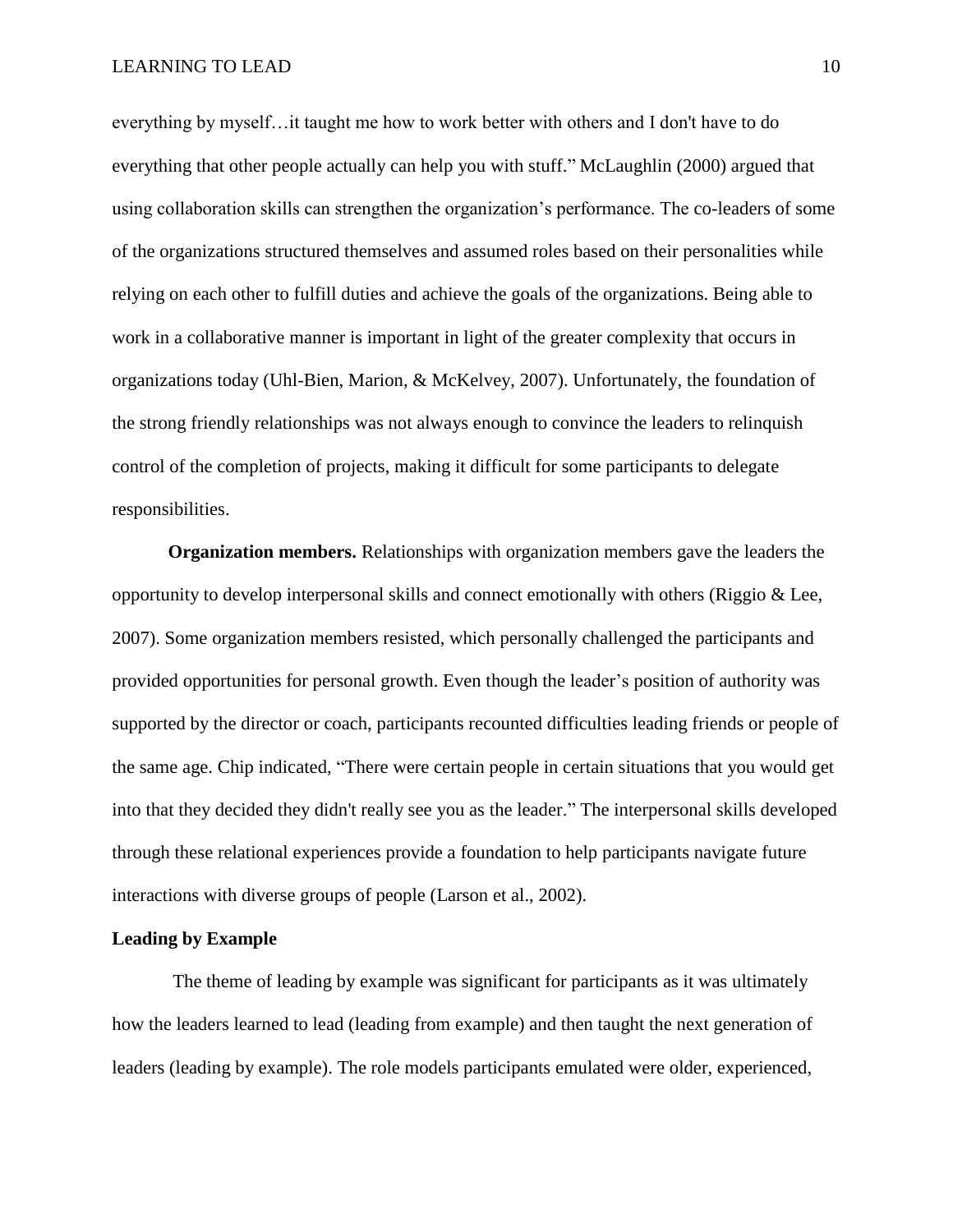and displayed the characteristics, attributes, or behaviors that the participants thought would help them be successful when they became the leaders. Bandura's (1977) principle of social learning theory explains the active encoding and rehearsal that took place to convert the observed behavior into actionable leadership. As the leaders successfully performed these learned behaviors, their actions were reinforced through interactions with others which in turn helped the participants come to identify themselves as leaders.

In Joan's case, the basketball coach's actions reinforced Joan as a leader because he relied on Joan to achieve his objective of having a productive practice. Positive reinforcement of Joan's behavior helped her internalize the expected model behavior of a captain. In contrast, the threat of punishment convinced Bob that setting a bad example should be avoided in order to remain on the swim team. Participants were cognitively aware of the influence their actions would have on others who observed them in their positions of leadership as they led by example. Lisa recounted her responsibility as a leader to "set a good example and be the right kind of person that people should follow." Through collaboration facilitated by skilled individuals, learning occurred that made it possible for these developing leaders to eventually perform the function of leadership on their own (Vygotsky, 1978).

#### **Developing Leader Authenticity**

 The third part of the model supports the presence of authentic attributes and characteristics identified by these participants. The model displays a reciprocal connection between identity and authenticity as the more participants successfully practiced authentic behaviors, the more these behaviors reinforced the identity of the participants as leaders of integrity and character. Authentic actions were present as participants were concerned with whether behaviors observed by others were consistent with the words they espoused. Participants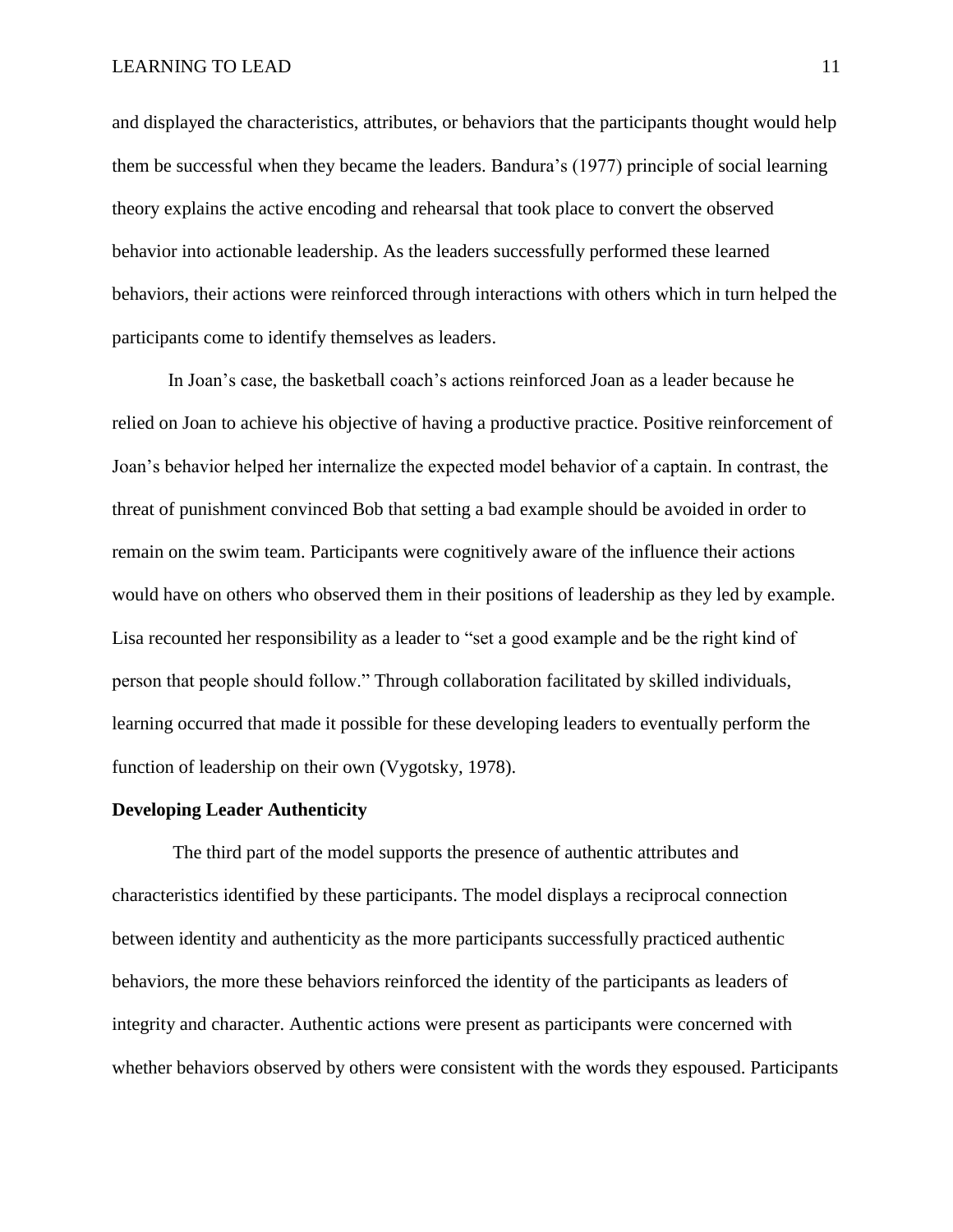described the importance of the attributes of trust, respect, accountability, and fairness derived from life lessons taught by families and faith (Kouzes & Posner, 2007). For instance, Lyn explained that being a leader is a challenge as it tests the character of the person because "you can say that you have integrity and you can say that you have patience but when it's tested that's when it really shows."

Consistency between words and actions for the leaders was paramount as they worked to maintain not only their reputations but also the reputations of their organizations. They were purpose-driven and wanted to be perceived as genuine and worthy of their positions; participants felt that they were always being observed by others who were both internal and external to their organizations. These findings are consistent with the tenets of authentic leadership as an authentic leader is said to lead with conviction and purpose, to remain true to personal values, and to base actions on values and beliefs while maintaining a high degree of integrity (Shamir  $\&$ Eilam, 2005).

#### **Motivation to Lead**

The final theme to emerge from the data was connected with the participants' motivation to lead. Like developing authenticity, the motivation to lead for the participants is depicted in the model as a reciprocal relationship with identity. This reinforcing relationship suggests that as participants are motivated to lead, they are validated in those roles and identities as leaders and may seek new roles as leaders and further develop a leader's identity (Murphy & Johnson, 2011). Embracing the motive to lead began very early for some participants who trained many years to earn the positions and represent their organizations (McClelland, Atkinson, Clark, & Lowell, 1953). For other participants, diligent pursuit of the role occurred through participation in the organization during high school. Nevertheless, different types of motivation seemed to energize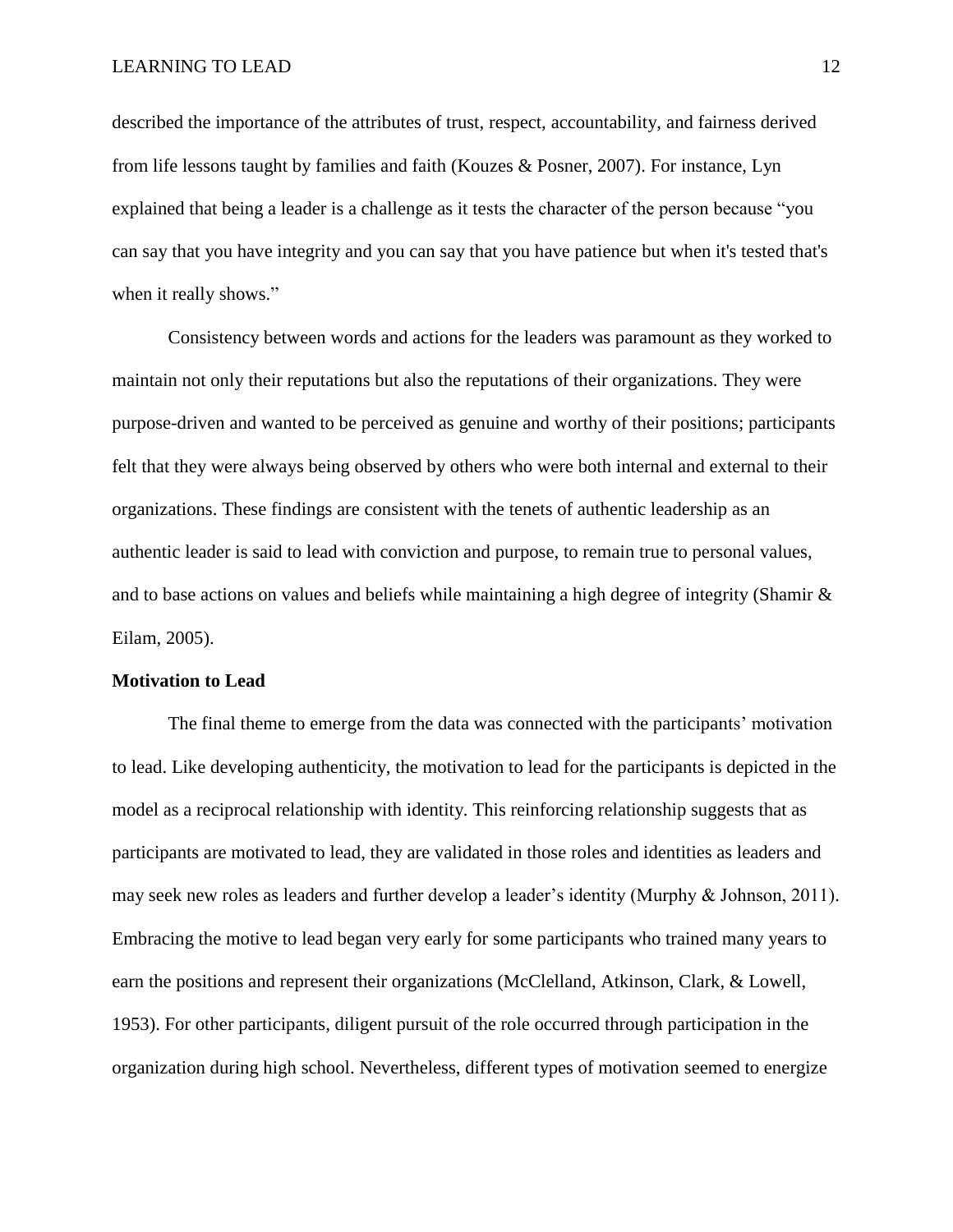leader identity development for these participants—achievement, power, and sociability were most salient.

**Achievement.** Achievement-oriented individuals worked to meet personal goals, assumed responsibility, took risks, and incorporated feedback as they pursued their goals (McClelland et al., 1953). Positive experiences that created positive emotional responses provided opportunity to reinforce both the leader's identity development as well as the individual's motive to continue to pursue success associated with leadership in other venues (Day & Lance, 2004; McClelland et al., 1953). Feedback served to reinforce the performance as the leader worked to improve (Ericsson, Krampe, & Tesch-Römer, 1993).

The participants who were high in achievement motive liked to maintain control within their venues of practice. Some demonstrated difficulty with delegating responsibilities to others or sharing responsibility with co-leaders. The attitude of the leaders was consistent with findings of Rauch and Frese (2007) as many of the leaders expressed a desire to maintain control rather than delegate responsibilities to others. Winter (1973) associated the need for control with the person's need to act with autonomy. As a consequence, the desire of the leaders to control events in this study may be motivated by efforts to practice autonomy and achieve desired outcomes. Participants with more leader experiences were beginning to learn to delegate and see how the experiences helped others grow as leaders.

Achieving the high profile positions provided status to the participants in this study as the structured hierarchies placed participants at the top of the organizations. The statuses of the individuals were validated whether they led people on the field or in a meeting. The continued successful replication of the behaviors reinforced the individuals' status as leaders of their organizations (Day & Lance, 2004). Tim (a soccer player) recounted his admiration for his role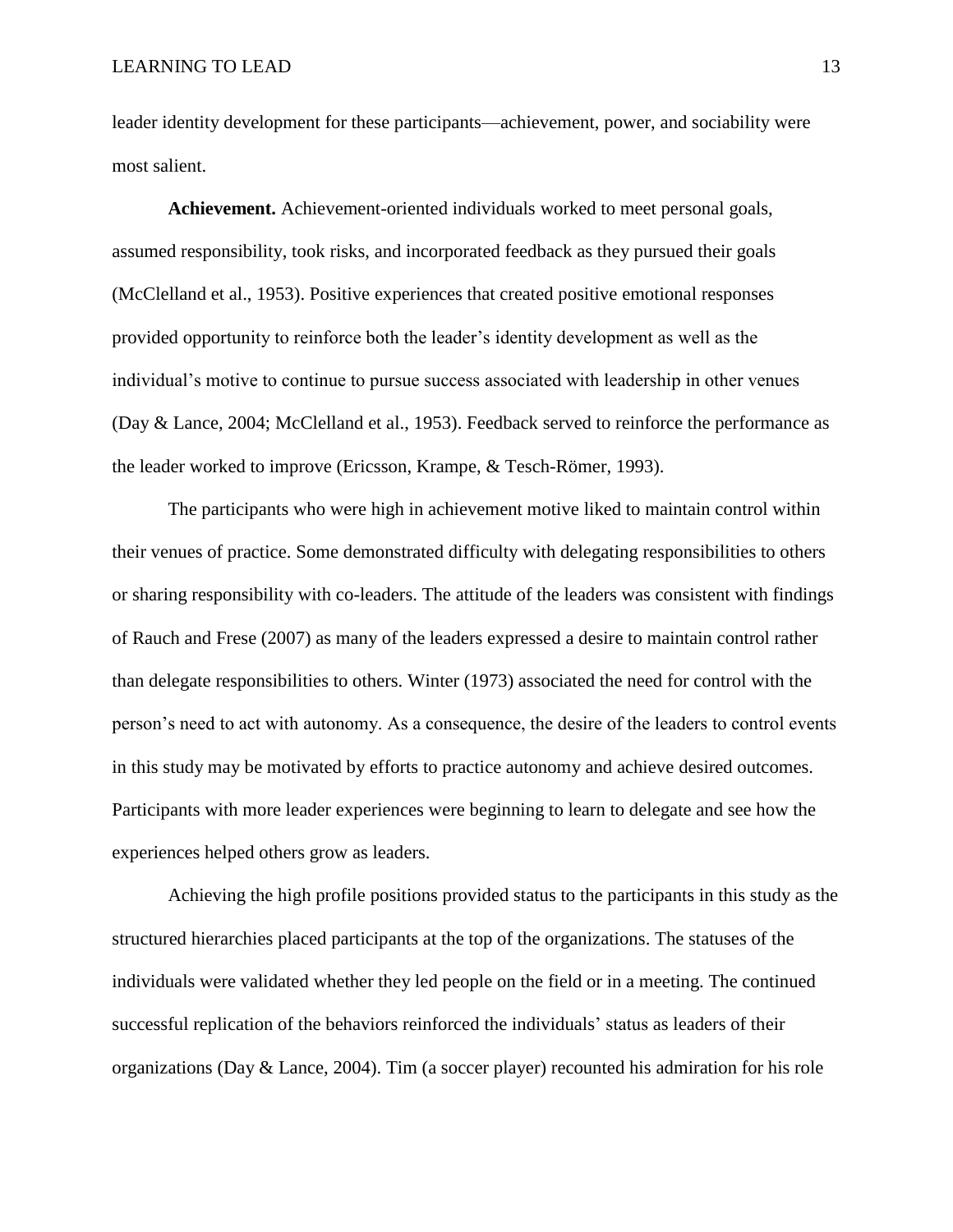model who was the senior goalie captain his freshman year as he was "always thinking freshman year I need to be like him."

Power. In part derived from this status, power also emerged through interactive relationships with authority figures and organization members. Positional power was delegated by the director or coach while the leaders gained personal power through follower interactions (French & Raven, 1959; Northouse, 2016). The conferred position of authority established the student leader's place at the top of the social system of the particular organization (Gecas, 1982).

Each of the authority figures ran the organization according to rules and norms of performance for the venue. Authority figures in sports venues looked to their young leaders to inspire and motivate organization members as they provided the leaders with the latitude to give team pre-game or pre-meet speeches in order to instill the desire for optimum performance on the part of the members. Inspiring others provided participants with the ability to practice a component of transformational leadership (Burns, 1978). The distinctive part for these leaders was that they acquired the legitimate power of the position but not the reward or coercive power as these powers were usually maintained by the directors or coaches. Some participants were given enforcement authority as they were responsible for keeping order to facilitate practice which placed a strain on relationships with peers and friends.

Personal power accrued to the leaders through the followers' perceptions. For instance, referent power came to the leaders as evidenced by them being liked by their followers while expert power was present as the followers acknowledged the leader's competence to hold the position (Northouse, 2016). The position and expert performance provided legitimate power and authority within the venue but did not guarantee personal power as participants were sometimes challenged by followers, especially in instances where leaders were younger than organization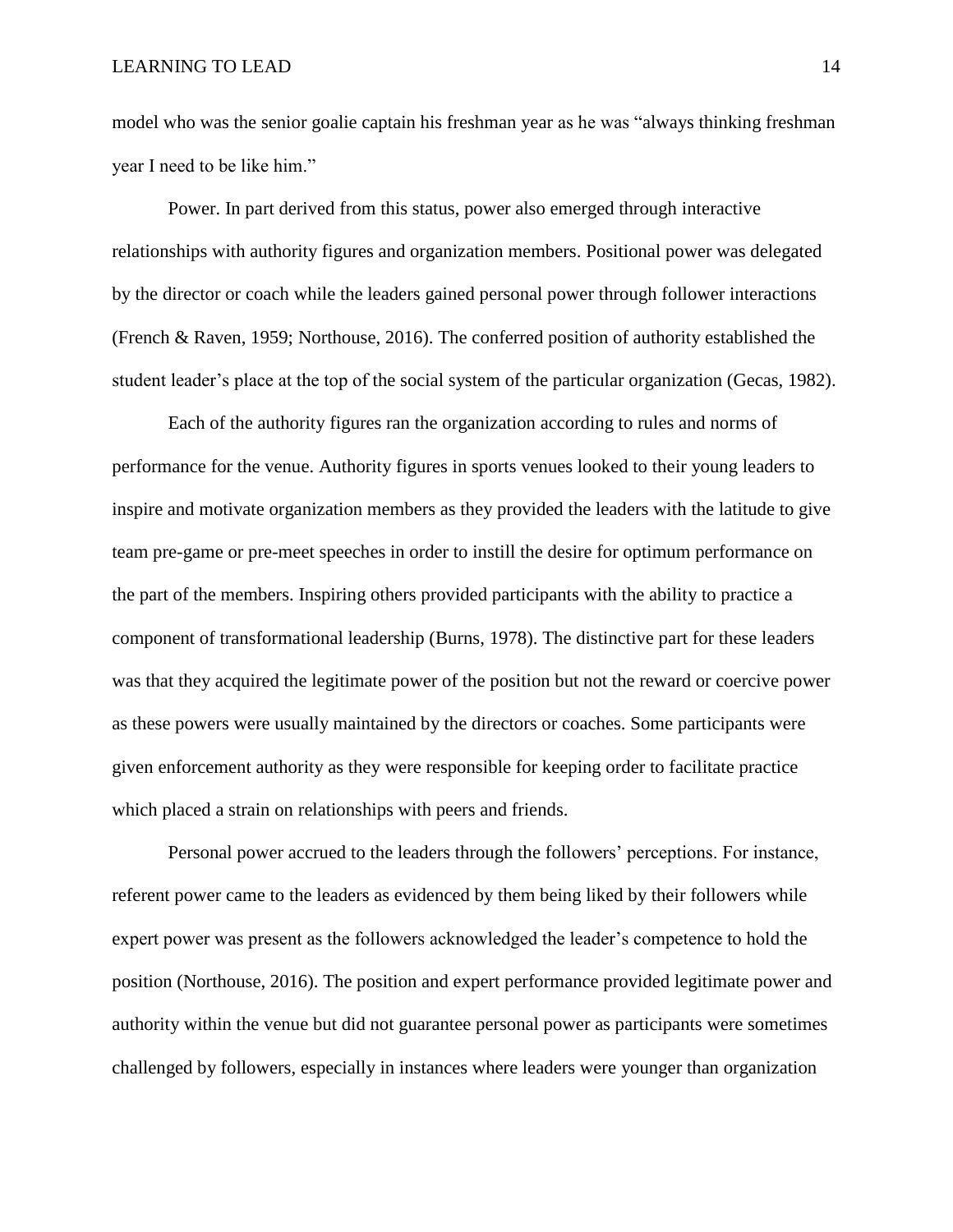members. "Sometimes it is hard because when you have someone that is your age that has leadership over you that can bring a lot of…just a little bit of tension" (Lyn).

Sociability. Finally, another source of motivation for participants appeared as a result of the social behaviors and experiences that influenced participants to lead. Some participants simply enjoyed leading. The desire to wear the gold hat of the drill captain began in first grade for Ava. When she achieved her goal, she found that she "loved to lead. I enjoyed facilitating the practice." Chan and Drasgow (2001) described this phenomenon as an affective-identity dimension where individuals see the qualities of leadership within themselves and like to lead. The positive experiences encountered in the venue reinforced the development of their identities as leaders (Lord, Hannah, & Jennings, 2011). Rewards for the sacrifices and performances came to the participants as they were recognized as leaders. Participants recalled great satisfaction associated with the achievements that they accomplished during their time as leaders; however, Ben and Ava were reluctant to volunteer for future positions even though they enjoyed their time as leaders. Ben, a Hispanic male who ran cross-country, saw himself as simply a member of the team and unwilling to embrace the title of leader, even though he described performing leader behaviors working with project teams in college. Ava, a Caucasian female drill team captain, also chose not to actively seek leadership positions but indicated she would lead if asked to do so and given formal authority.

#### **Implications for Practice**

This study provides valuable insight into the foundational experiences of emerging leaders that can help practitioners strengthen targeted interventions in the workplace. The understanding gained from this study can be used to shape leader identity development opportunities for young adult leaders who are emerging in the workforce. Supervisors or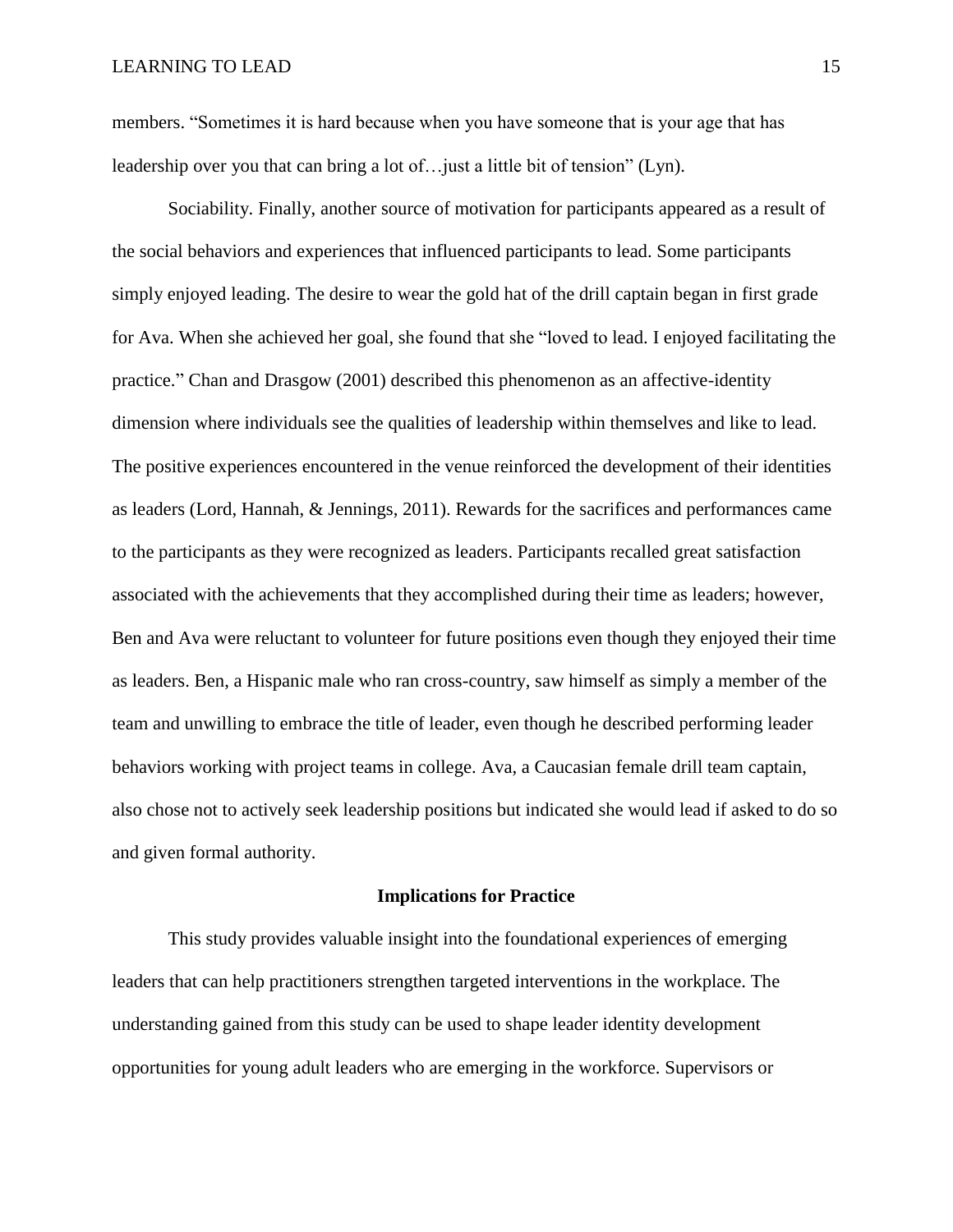managers may also benefit from interventions that strengthen their understanding of developing a new generation of leaders.

#### **Emerging Leader Development**

 Because participants in this study learned to lead from the example of other leaders, emerging leaders may benefit from a structured mentor program. Pairing the new leaders with role models who display the desired behaviors and characteristics that are important to the organization may enhance learning for the new leaders. The findings in this study suggest that the young adult leader learns through observation and needs to have the interaction with more experienced leaders to develop the leader's identity and desired leadership skills (Lester, Hannah, Vogelsgesang, & Avolio, 2011; Ghosh, Haynes, & Kram, 2013)..

Some of the leaders in this study led organizations with very hierarchical structures which in turn fostered the need to control. Needing to practice control may limit the new leader's effectiveness and the future of organizations that rely on collaborative team structures. To operate in the complex environments of today's world, emerging leader development should include an understanding of the complexity of the organization's environment and delegation skills.

To address the issues that challenged participants related to leading older organization members, interventions should target developing interpersonal skills and diversity awareness to improve their effectiveness as leaders. The multi-generation workplace is now a fact of life for any generation of leaders; consequently, it is imperative that young individuals learn to develop successful relationships with co-workers and those they are called to lead. Having the skills to successfully interact with multiple generations will create positive experiences for the emerging leaders and reinforce their leader identities (Chaudhuri & Ghosh, 2012; Murphy, 2012).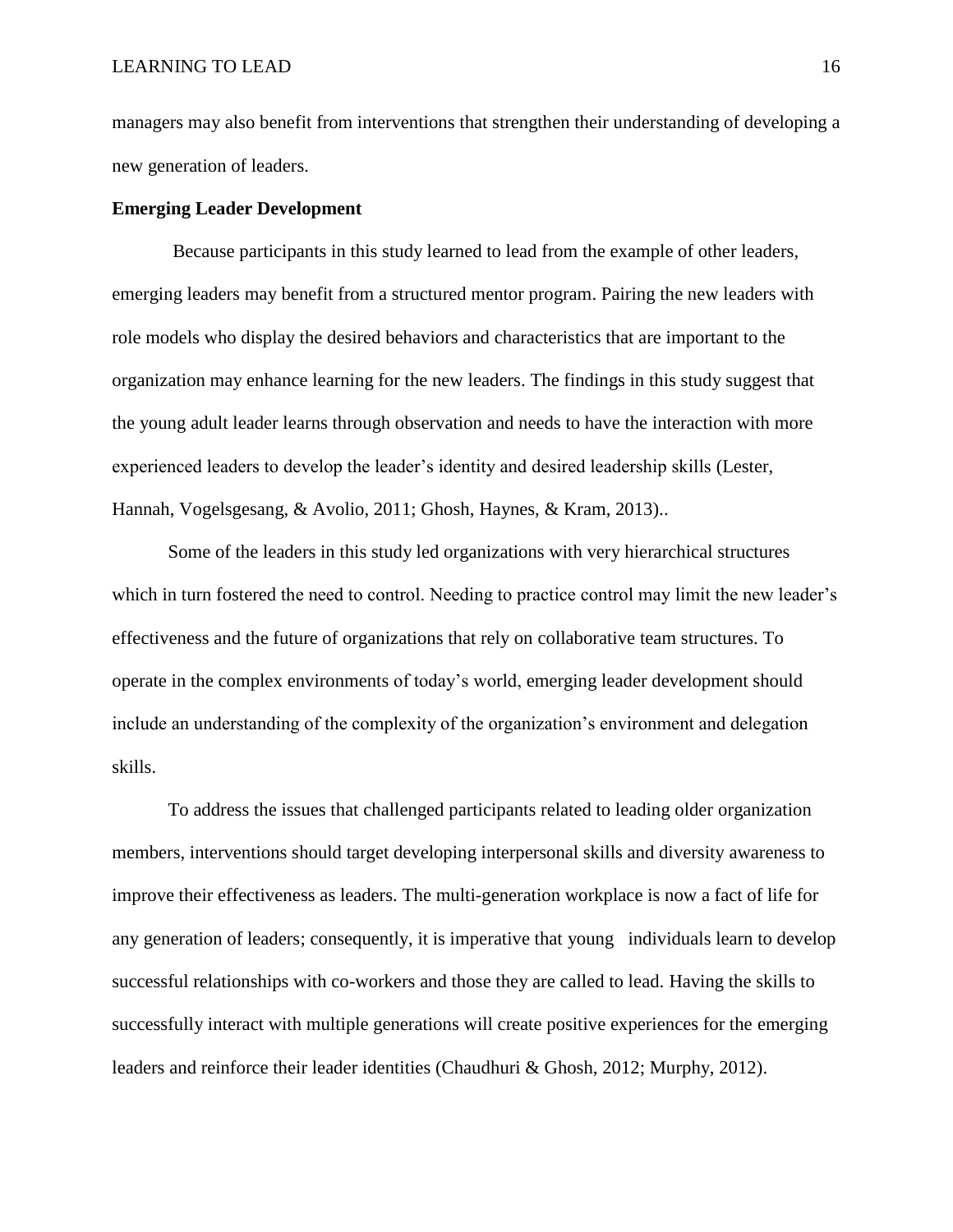Practitioners should be aware of underlying cultural differences as different individual perspectives may shape how emerging leaders embrace the leader's role. For instance, individuals from non-western cultures may resist the formal position of leader but be willing to lead from an informal position within the organization. In addition, gender may play a role in whether an individual volunteers to lead or needs the affirmation of having the position formally bestowed through request or election.

The interviews conducted as part of this study created an opportunity for the participants to reflect on their past actions as leaders. The participants recounted feelings and actions of authenticity that they felt were important to their development of their leader identities. Future development programs should continue to foster the development of authenticity through character development programs. In addition, young leaders should be taught to reflect to find meaning in experiences to reinforce learning and development.

#### **Supervisor/Manager development**

 Since participants learned to lead from following the example of other leaders and through relationships, practitioners should develop training programs for mentors and authority figures to strengthen the developmental opportunities for emerging leaders. The supervisors and managers could benefit from understanding how to more effectively mentor the next generation of leaders. For example, a development program for the supervisors and managers should include knowledge of how different cultures and genders may identify themselves as leaders. In addition, supervisors and managers should be included when designing the leader development interventions for young adults so as to incorporate meaningful goal setting and decision making opportunities.

## **Conclusions**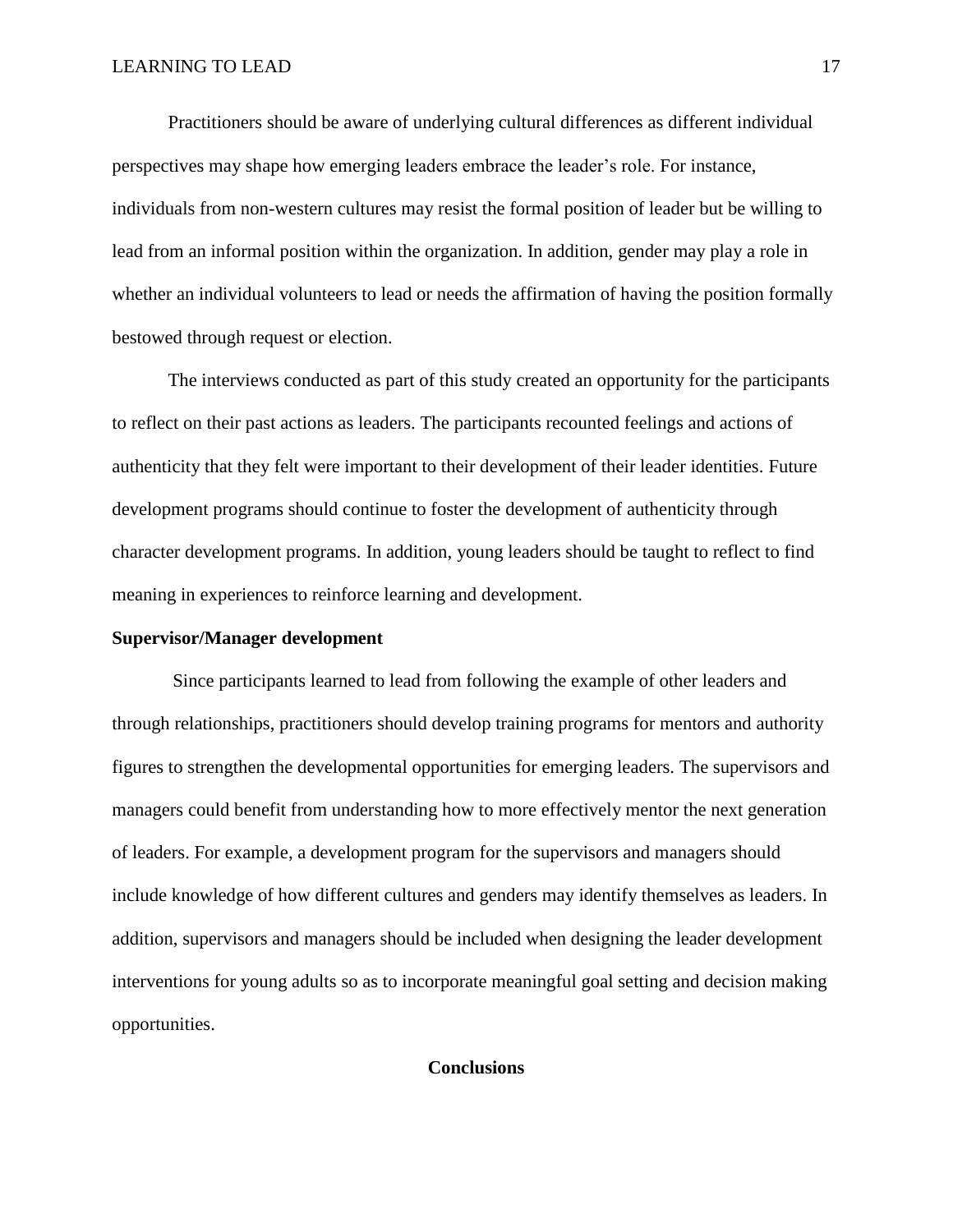This study contributes to the field of HRD in several ways. First, the model of leader identity develop fills a void in the HRD literature with respect to leadership development of the next generation of leaders. Identity development is an outcome based on the experiences that affirmed, validated, and challenged the young adult leaders in this study. The experiences placed the participants in situations where they called upon personal character values to guide their actions.

This study also answers the call of Hill et al. (2013) for HRD to broaden its perspective of workforce development for the 21st Century. Specifically, the dynamic nature of the participants' relationships provided the opportunity for the leaders to develop skills that are transferable to the workplace, including how to successfully interact with diverse groups of people. However, affirmation and validation were not always enough to encourage participants to volunteer for future leadership roles. Findings suggest that even the participants who were not willing to volunteer for future leadership positions possessed the foundational skills to lead with encouragement from others. Factors such as culture, the quality of the relationships with the authority figures, individual motive, or developmental contexts may have contributed to the differences in leader identity development.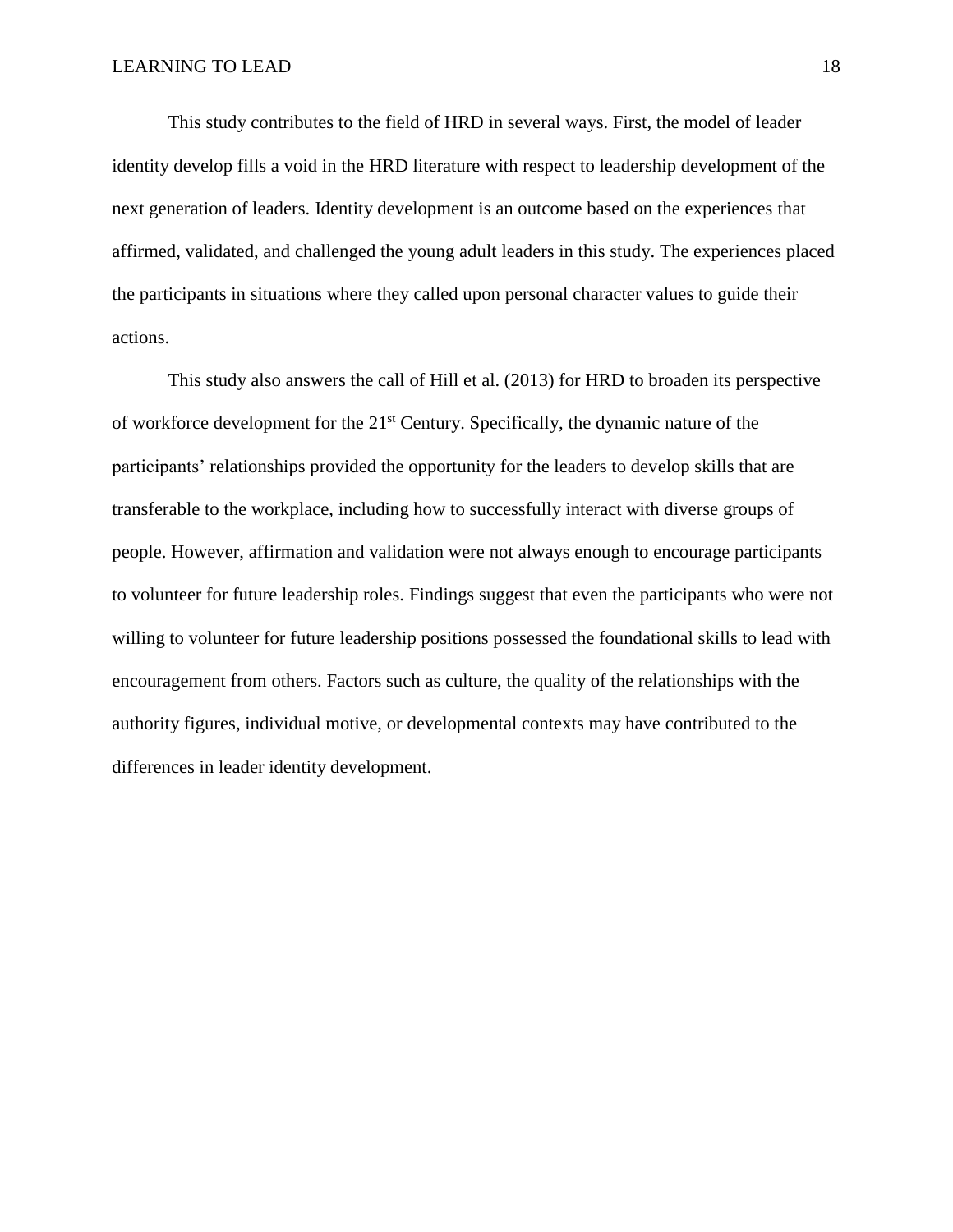#### References

Avolio, B., & Vogelgesang, G. (2011). Beginnings matter in genuine leadership development. In S. E. Murphy, & R. J. Reichard (Eds.), Early development and leadership: Building the next generation of leaders (pp. 179-204). New York, NY: Psychology Press/Routledge.

Bandura, A. (1977). Social learning theory. New York: General Learning Press.

Brungardt, C. (1997). The making of leaders: A review of the research in leadership development and education. Journal of Leadership & Organizational Studies, 3(3), 81- 95. doi:10.1177/107179199700300309

Burns, J. (1978). Leadership. New York, NY: Harper & Row.

- Byham, W. (1999). Executive help wanted, inquire within: The leadership dearth is the real dilemma. Employment Relations Today, 26(3), 17-27.
- Chan, K., & Drasgow, F. (2001). Toward a theory of individual differences and leadership: Understanding the motivation to lead. Journal of Applied Psychology, 86(3), 481-498. doi:10.1037//021-9010.86.3.481
- Chaudhuri, S., & Ghosh, R. (2012). Reverse mentoring a social exchange tool for keeping the boomers engaged and millennials committed. Human resource development review, 11(1), 55-76.Day, D. (2001). Leadership development: A review in context. The Leadership Quarterly, 11(4), 581-613. doi:10.1016/S1048-9843(00)00061-8
- Day, D., Harrison, M., & Halpin, S. (2009). An integrative approach to leader development: Connecting adult development, identity, and expertise. New York: Routledge.
- Day, D., & Harrison, M. (2007). A multilevel, identity-based approach to leadership development. Human Resource Management Review, 17(4), 360-373. doi:10.1016/j.hrmr.2007.08.007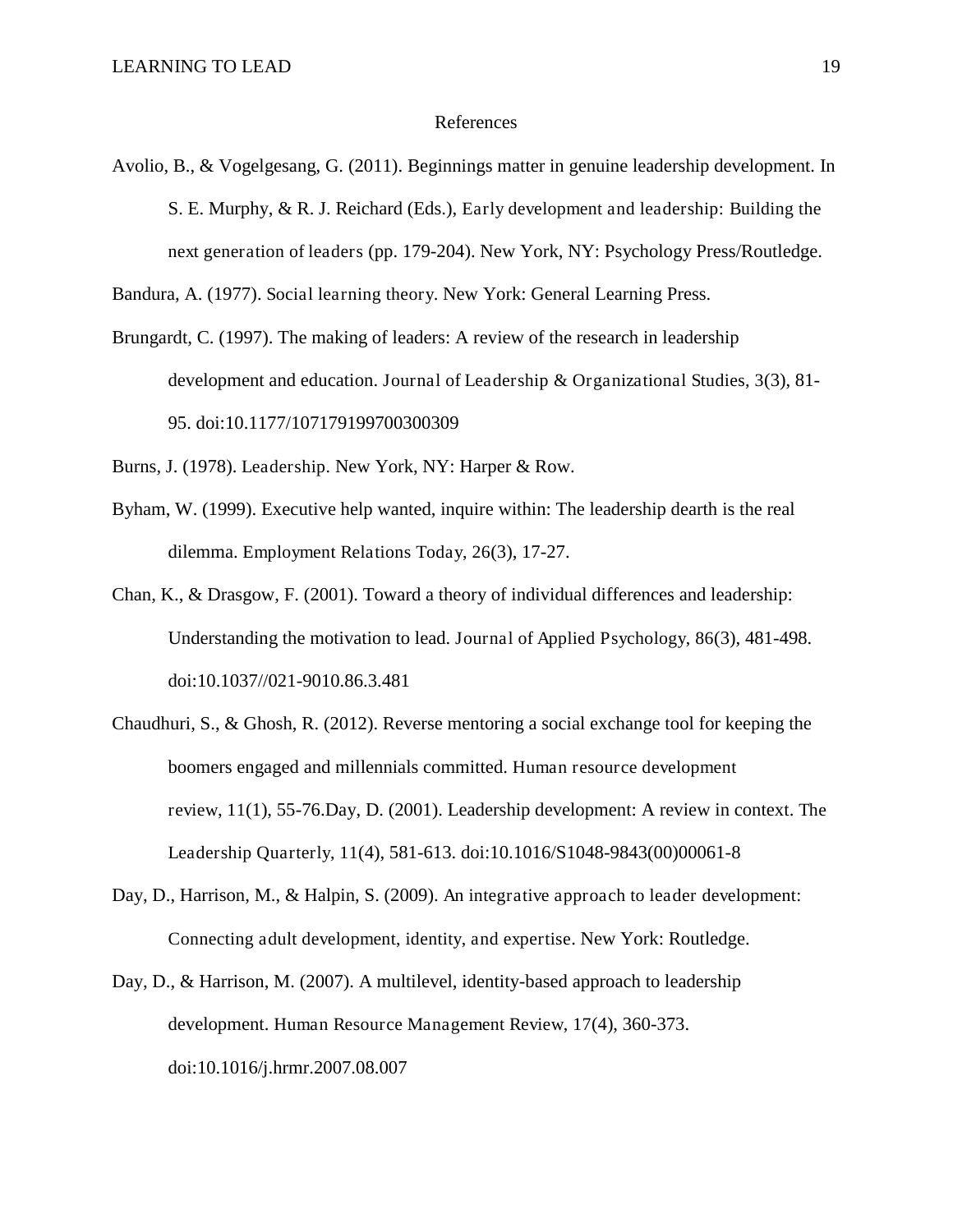- Day, D., & Lance, C. (2004). Understanding the development of leadership complexity through latent growth modeling. In D. Day, S. Zaccaro & S. Halpin (Eds.), Leader development for transforming organizations: Growing leaders for tomorrow (pp. 41-69). Mahwah, NJ: Erlbaum.
- Dulebohn, J., Bommer, W., Liden, R., Brouer, R., & Ferris, G. (2012). A meta-analysis of antecedents and consequences of leader-member exchange: Integrating the past with an eye toward the future. Journal of Management, 38(6), 1715-1759. doi:10.1177/0149206311415280
- Eisner, S. (2010). Grave new world? workplace skills for today's college graduates. American Journal of Business Education, 3(9), 27-50.
- Elder, G. (1998). The life course as developmental theory. Child Development, 69(1), 1-12. Retrieved from http://jstor.org/stable/1132065
- Ericsson, K., Krampe, R., & Tesch-Römer, C. (1993). The role of deliberate practice in the acquisition of expert performance. Psychological Review, 100(3), 363-406. doi:10.1037/0033-295X.100.3.363
- Eversole, B., Venneberg, D., & Crowder, C. (2012). Creating a flexible organizational culture to attract and retain talented workers across generations. Advances in Developing Human Resources, 14(4), 607-625. doi:10.1177/1523422312455612
- Fredricks, J., Alfed-Liro, C., Hruda, L., Eccles, J., Patrick, H., & Ryan, A. (2002). A qualitative exploration of adolescents' commitment to athletics and the arts. Journal of Adolescent Research, 17(1), 68-97. doi:10.1177/0743558402171004
- French, J., & Raven, B. (2004). The bases of social power. Modern classics of leadership, 2, 309-326.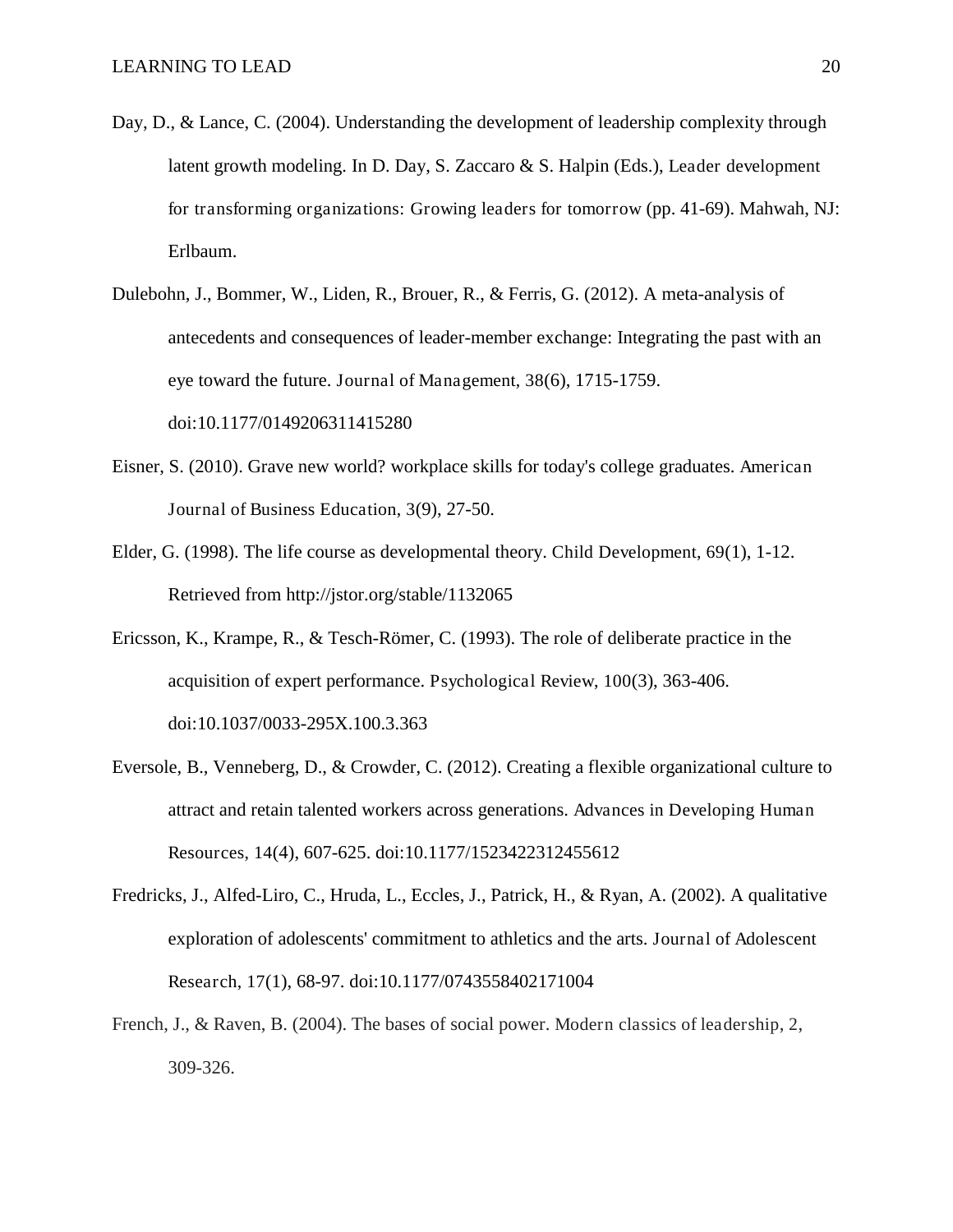- Gardner, W., Avolio, B., Luthans, F., May, D., & Walumbwa, F. (2005). "Can you see the real me?" A self-based model of authentic leader and follower development. The Leadership Quarterly, 16(3), 343-372. doi:10.1016/j.leaqua.2005.03.003
- Gecas, V. (1982). The self-concept. Annual Review of Sociology, 8, 1-33. doi:10.1146/annurev.so.08.080182.000245
- Ghosh, R., Haynes, R. K., & Kram, K. E. (2013). Developmental networks at work: holding environments for leader development. Career Development International, 18(3), 232- 256.Graen, G., & Uhl-Bien, M. (1995). Relationship-based approach to leadership: Development of leader-member exchange (LMX) theory of leadership over 25 years: Applying a multi-level multi-domain perspective. The Leadership Quarterly, 6(2), 219- 247. doi:http://dx.doi.org.lib-ezproxy.tamu.edu:2048/10.1016/j.bbr.2011.03.031
- Heifetz, R. (2006). Foreword. New Directions for Youth Development, 2006(109), 1-2. doi:10.1002/yd.149
- Hill, R., Kuchinke, K., & Zinser, R. (2013). Guest editorial: (Re)connecting workforce education and human resource development. Human Resource Development Review, 12(1), 3-10. doi:10.1177/1534484312468424
- Ibarra, H., Snook, S., & Ramo, L. (2010). Identity-based leader development. In R. Khurana, & N. Noria (Eds.), Handbook of leadership theory and practice (pp. 657-678). Boston, MA: Harvard Business Press.
- Jago, A., & Vroom, V. (1977). Hierarchical level and leadership style. Organizational Behavior and Human Performance, 18(1), 131-145. Retrieved from ScienceDirect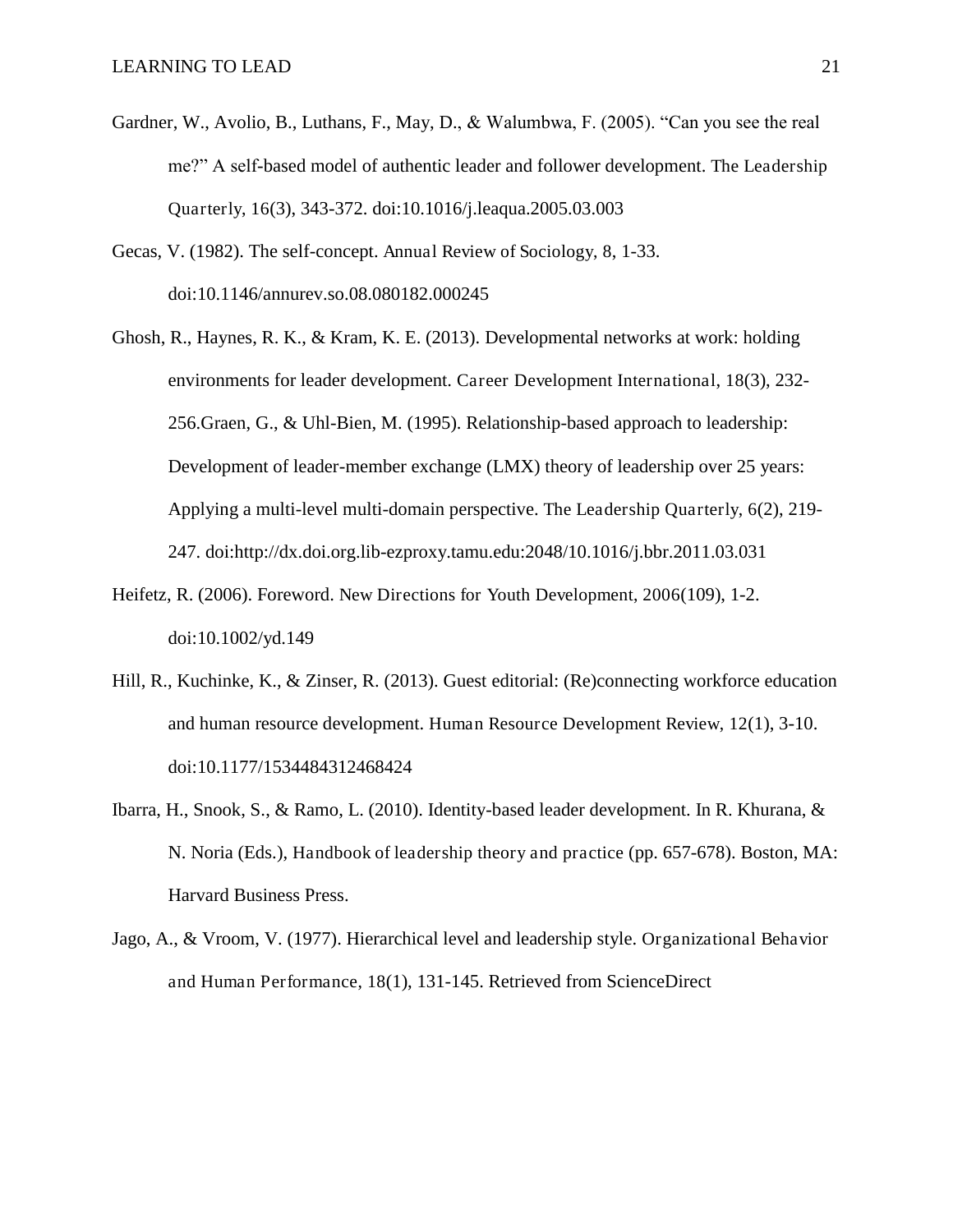- Komives, S., Owen, J., Longerbeam, S., Mainella, F., & Osteen, L. (2005). Developing a leadership identity: A grounded theory. Journal of College Student Development, 46(6), 593-611.
- Kouzes, J., & Posner, B. (2007). The leadership challenge. San Francisco, CA: Jossey-Bass.
- Larson, R., Wilson, S., Brown, B., Furstenberg, J., Frank F., & Verma, S. (2002). Changes in adolescents' interpersonal experiences: Are they being prepared for adult relationships in the twenty-first century? Journal of Research on Adolescence, 12(1), 31-68. Retrieved from Ebsco
- Lerner, R. (1991). Changing organism-context relations as the basic process of development: A developmental contextual perspective. Developmental Psychology, 27(1), 27-32. doi:10.1037/0012-1649.27.1.27
- Lester, PB, Hannah, ST, Harms, PD, Vogelgesang, GR, & Avolio, BJ (2011). Mentoring impact on leader efficacy development: A field experiment. Academy of Management Learning & Education, 10, 409–429.
- Liden, R., & Graen, G. (1980). Generalizability of the vertical dyad linkage model of leadership. The Academy of Management Journal, 23(3), 451-465. doi:10.2307/255511
- Ligon, G., Wallace, J., & Osburn, H. (2011). Experiential development and mentoring processes for leaders for innovation. Advances in Developing Human Resources, 13(3), 297-317. doi:10.1177/1523422311424708
- Lord, R., & Hall, R. (2005). Identity, deep structure and the development of leadership skill. The Leadership Quarterly, 16(4), 591-615. doi:10.1016/j.leaqua.2005.06.003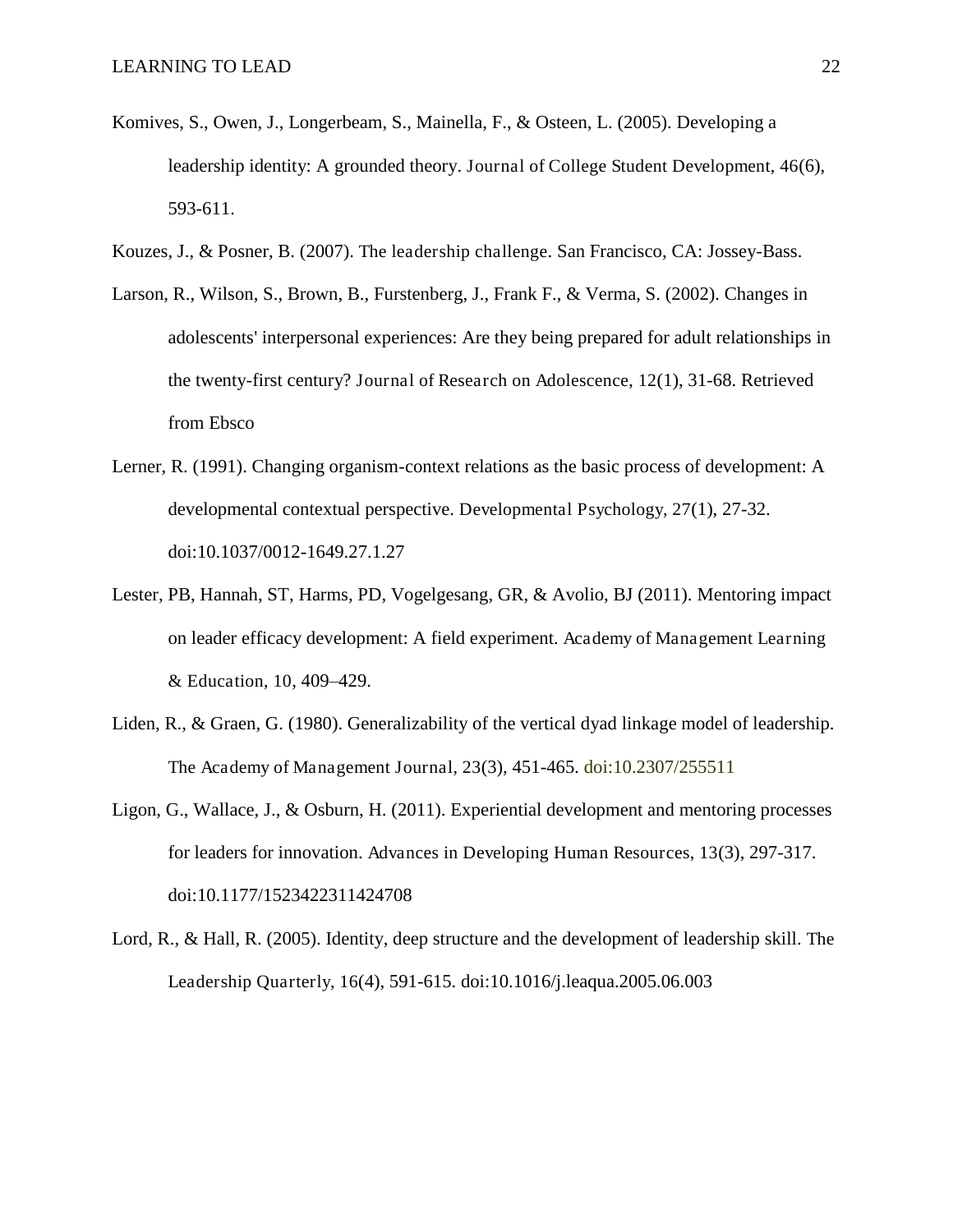- Lord, R., Hannah, S., & Jennings, P. (2011). A framework for understanding leadership and individual requisite complexity. Organizational Psychology Review, 1(2), 104-127. doi:10.1177/2041386610384757
- McClelland, D., Atkinson, J., Clark, R., & Lowell, E. (1953). The achievement motive. New York: Appleton-Century-Crofts, Inc.
- McLaughlin, M. (2000). Community counts: How youth organizations matter for youth development. Washington DC: Public Education Network.
- Murphy, M. W. (2012). Reverse mentoring at work: Fostering cross-generational learning and developing millennial leaders. Human Resource Management, 51(4), 549-573.Murphy, S., & Johnson, S. (2011). The benefits of a long-lens approach to leader development: Understanding the seeds of leadership. The Leadership Quarterly, 22(3), 459-470. doi:10.1016/j.leaqua.2011.04.004
- Nicholson, H., & Carroll, B. (2013). Identity undoing and power relations in leadership development. Human Relations, 66(9), 1225-1248. doi:10.1177/0018726712469548

Northouse, P. (2016). Leadership: Theory and practice ( $7<sup>th</sup>$  ed.). Thousand Oaks, CA: Sage.

- Rauch, A., & Frese, M. (2007). Let's put the person back into entrepreneurship research: A meta-analysis on the relationship between business owners' personality traits, business creation, and success. European Journal of Work and Organizational Psychology, 16(4), 353-385. doi:10.1080/13594320701595438
- Riggio, R., & Lee, J. (2007). Emotional and interpersonal competencies and leader development. Human Resource Management Review, 17(4), 418-426.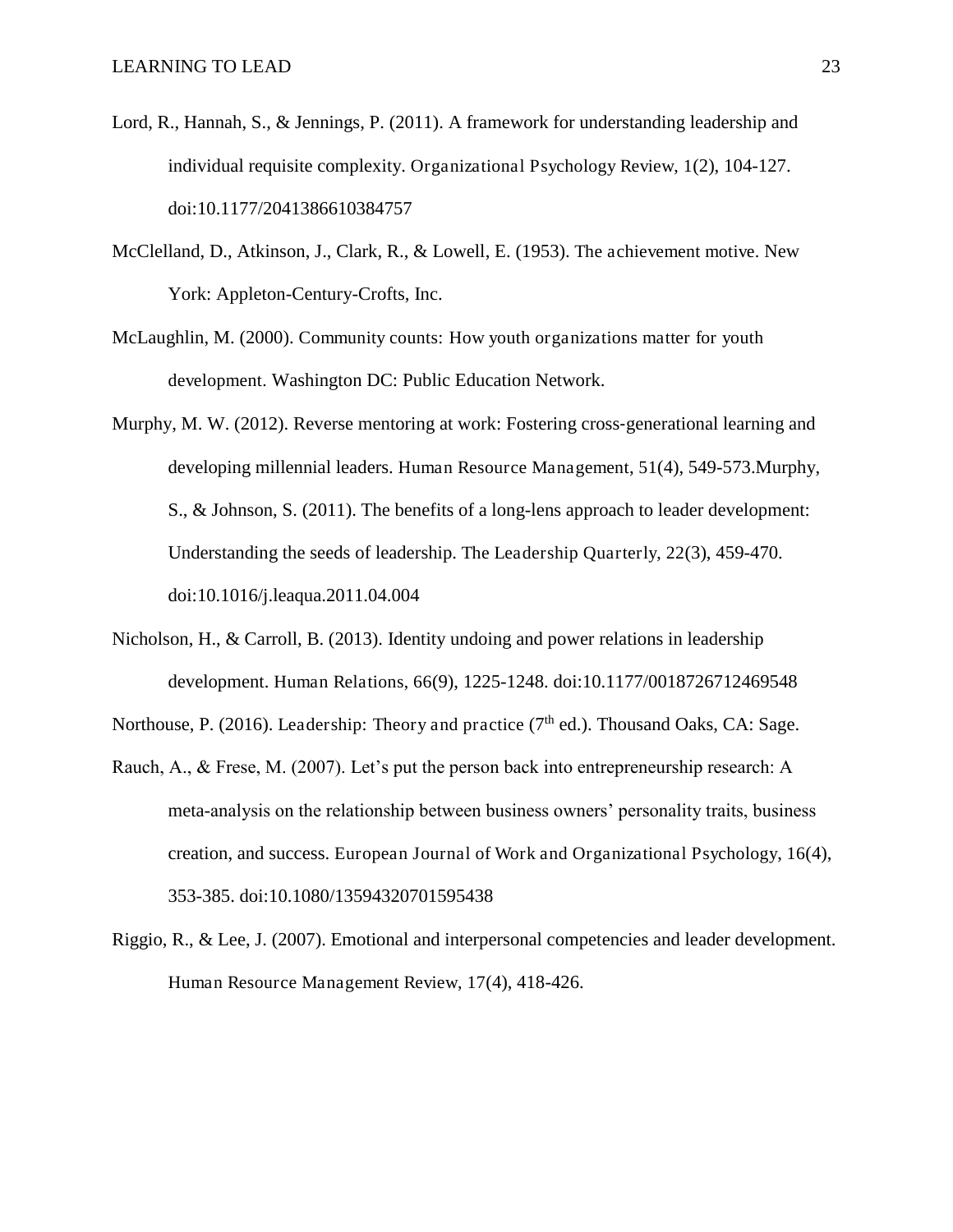Shamir, B., & Eilam, G. (2005). What's your story? A life-stories approach to authentic leadership development. The Leadership Quarterly, 16(3), 395-417. doi:10.1016/j.leaqua.2005.03.005

Seidman, I. (2006). Interviewing as qualitative research. New York: Teachers College Press.

- Uhl-Bien, M., Marion, R., & McKelvey, B. (2007). Complexity leadership theory: Shifting leadership from the industrial age to the knowledge era. The Leadership Quarterly, 18(4), 298-318. doi:10.1016/j.leaqua.2007.04.002
- van Linden, J., & Fertman, C. (1998). Youth leadership: A guide to understanding leadership development in adolescents. San Francisco, CA: Jossey-Bass Inc.
- van Manen, M. (1990). Researching lived experience: Human science for an action sensative pedagogy. New York: The State University of New York.
- Vygotsky, L. 1978. Interaction between Learning and Development. In M. Gole, V. John-Steiner, S. Scribner and E. Souberman (Eds.). Mind in Society: The Development of Higher Psychological Processes (pp. 79-91). Cambridge, MA: Harvard University Press.
- Winter, D. (1973). The power motive. New York, NY: Macmillan Publishing Co., Inc.
- Zacharatos, A., Barling, J., & Kelloway, E. (2000). Development and effects of transformational leadership in adolescents. The Leadership Quarterly, 11(2), 211-226. doi:10.1016/S1048- 9843(00)00041-2

Bios

**Katherine L. Yeager** received her PhD from Texas A&M University in Educational Administration and Human Resource Development and is currently a lecturer at the University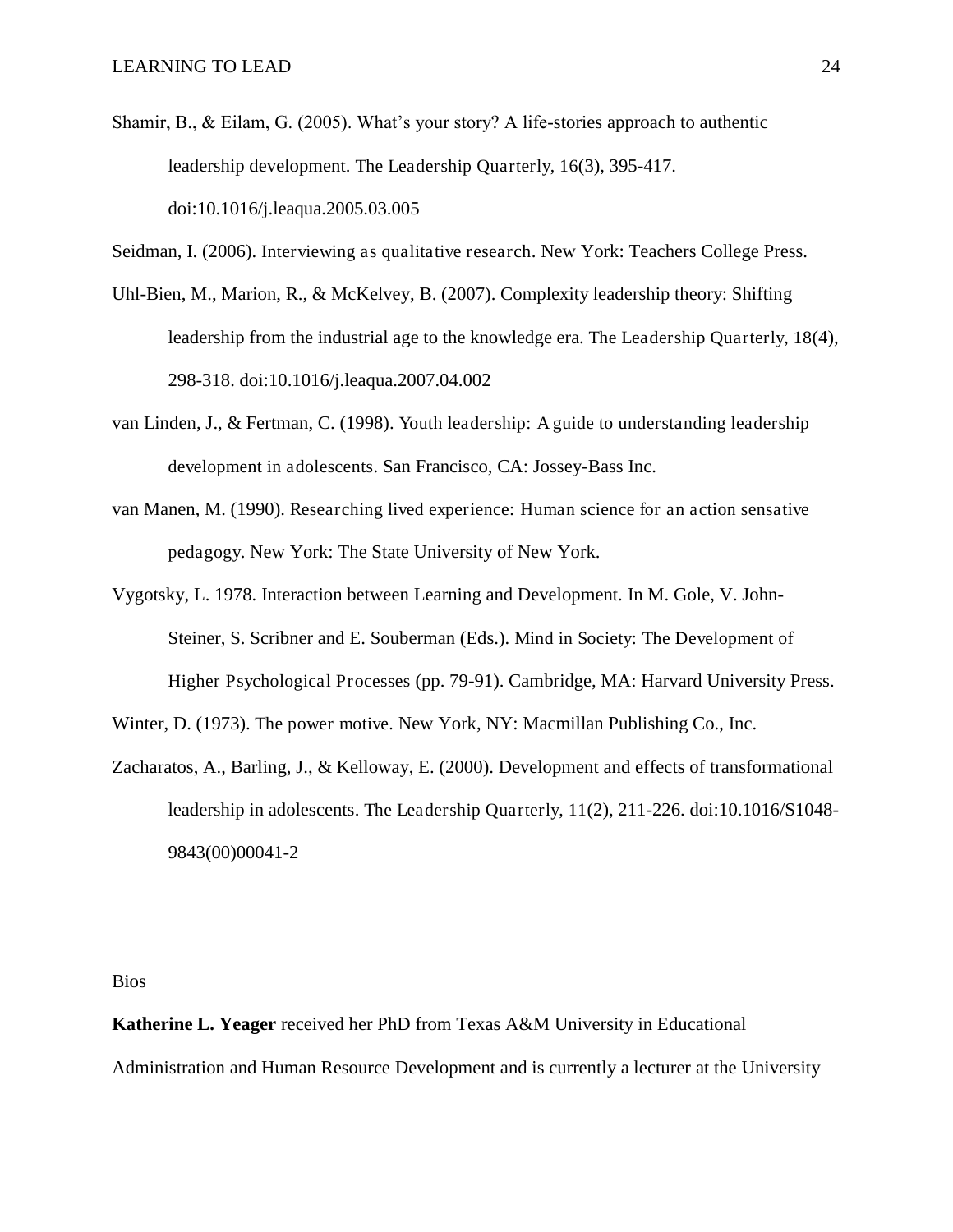of Houston. Research interests include leader identity development, women and leadership, team development, and team performance. This study is based on her dissertation work that was recognized as second runner-up for dissertation of the year at the 2014 AHRD Conference in the Americas.

**Jamie L. Callahan** is Professor and Director of the Human Resource Development Program at Drexel University. Part of her service to AHRD included serving as a two-term member of the Board of Directors and as the Editor of Human Resource Development Review. Her research agenda explores issues of power and privilege in relation to leadership, emotion management and organisation contextual issues (e.g., organizational learning, organizational culture, communities of practice).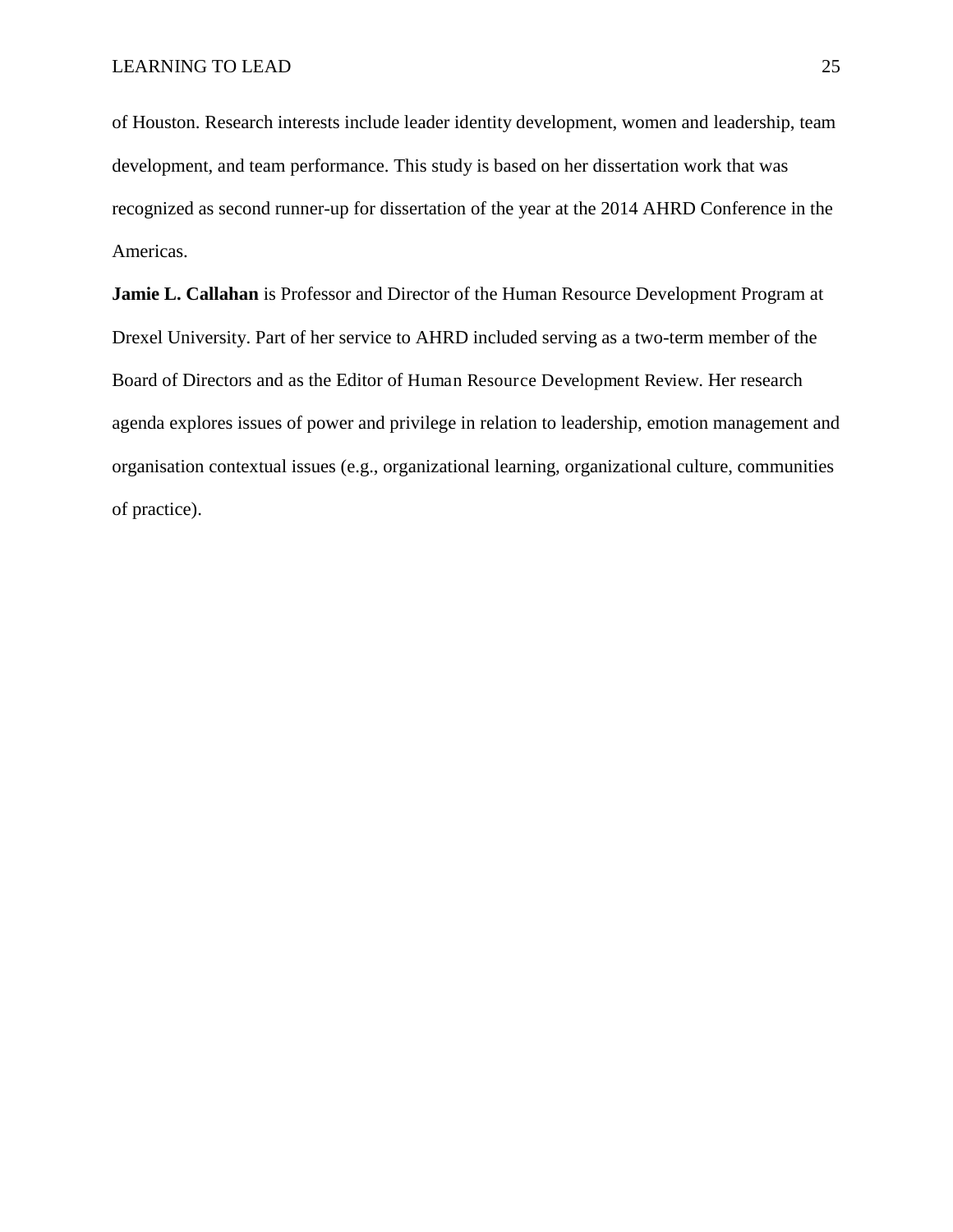# Table 1.

Summary of Participant Information

| Name | Age | M<br>F | Ethnicity                              | Venue of<br>Practice                                                                                                   | <b>Leader Position</b><br>Senior Year                                                                                       |
|------|-----|--------|----------------------------------------|------------------------------------------------------------------------------------------------------------------------|-----------------------------------------------------------------------------------------------------------------------------|
| Ava  | 20  | F      | Caucasian                              | Drill Team<br>Church Youth                                                                                             | Captain<br>Informal participation                                                                                           |
| Ben  | 18  | М      | Hispanic                               | <b>Cross Country</b><br>Spanish Club<br>NHS                                                                            | Senior Captain<br>Treasurer<br>Treasurer                                                                                    |
| Beth | 19  | F      | Caucasian                              | Band                                                                                                                   | Co-Drum Major                                                                                                               |
| Bob  | 19  | м      | Caucasian                              | Swim                                                                                                                   | Senior Captain MVP                                                                                                          |
| Chip | 20  | м      | Caucasian                              | Band                                                                                                                   | Co-Drum Major                                                                                                               |
| Joan | 19  | F      | African<br>American                    | <b>Basketball</b><br>Student<br>Council<br>Church<br>Mentor<br>Program                                                 | Co-Captain<br>President<br>Informal participation<br><b>Executive Mentor</b>                                                |
| Kip  | 20  | м      | Caucasian                              | <b>Band</b><br>Church Youth<br>Leadership<br>Conf.<br>NHS<br><b>Senior Class</b><br>Student<br>Council<br>Youth & Gov. | Drum Major<br>Informal participation<br>Founder<br>President<br><b>Vice President</b><br>President<br><b>Vice President</b> |
| Lisa | 18  | F      | Caucasian                              | Choir<br>Mentor<br>Program<br>Church Youth                                                                             | President<br><b>Executive Mentor</b><br>Informal participation                                                              |
| Lyn  |     |        | 18 F African<br>American/<br>Caucasian | Mentor<br>Program                                                                                                      | Lead Executive Mentor                                                                                                       |
| Tim  | 18  | М      | Caucasian                              | Soccer                                                                                                                 | Co-Captain                                                                                                                  |